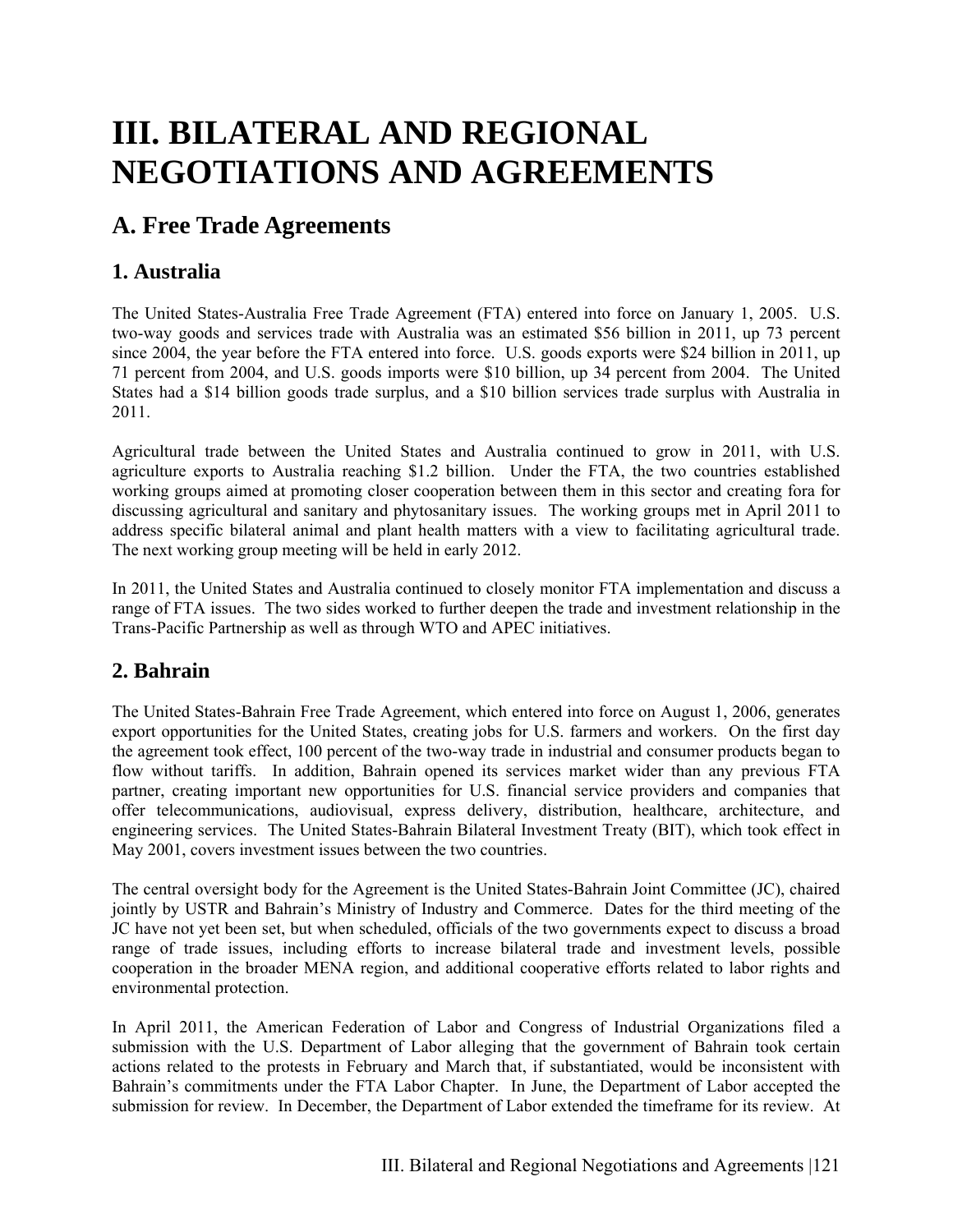the end of the review, expected in early 2012, the Department of Labor will issue a public report on its findings.

# **3. Central America and the Dominican Republic**

#### **a. Overview**

On August 5, 2004, the United States signed the Dominican Republic-Central America-United States Free Trade Agreement (CAFTA-DR) with five Central American countries (Costa Rica, El Salvador, Guatemala, Honduras, and Nicaragua) and the Dominican Republic. The CAFTA-DR is the first free trade agreement between the United States and a group of developing economies. This agreement is creating new economic opportunities by eliminating tariffs, opening markets, reducing barriers to services, and promoting transparency. It is facilitating trade and investment among the seven countries and furthering regional integration.

Central America and the Dominican Republic represent the third largest U.S. goods export market in Latin America, behind Mexico and Brazil. U.S. goods exports to the CAFTA-DR countries were valued at \$30.5 billion in 2011. Combined total two-way trade in 2011 between the United States and Central America and the Dominican Republic was \$58.7 billion.

The agreement entered into force for the United States and El Salvador, Guatemala, Honduras, and Nicaragua during 2006, for the Dominican Republic on March 1, 2007, and for Costa Rica on January 1, 2009. With the addition of Costa Rica, the CAFTA-DR is in force for all seven countries that signed the Agreement.

The inaugural meeting of the CAFTA-DR Free Trade Commission (FTC) took place on February 22-23, 2011 in El Salvador. Trade Ministers reviewed implementation of the CAFTA-DR and took several important actions to expand the benefits and strengthen the operation of the Agreement.

#### **b. Elements of the CAFTA-DR**

#### **i. Operation of the Agreement:**

The central oversight body for the CAFTA-DR is the Free Trade Commission, comprised of the U.S. Trade Representative and the trade ministers of the other CAFTA-DR Parties or their designees. The FTC is responsible for supervising the implementation and operation of the agreement. On February 22- 23, 2011, the FTC met for the first time in El Salvador. Trade Ministers reviewed implementation of the CAFTA-DR and took several important actions to expand the benefits and strengthen the operation of the Agreement, as noted below.

At its inaugural meeting, the FTC endorsed a CAFTA-DR Trade Facilitation Initiative to enhance regional integration and competitiveness, expand and broaden the benefits of trade under the Agreement, and support jobs, with special attention to promoting greater participation by small and medium sized business. With input from the private sector and the support of the InterAmerican Development Bank, the CAFTA-DR countries will identify challenges to the efficient flow of trade in the region and policies and best practices to address them. Among several initiatives, the Ministers released "Frequently Asked Questions about Opportunities for Small Businesses to Export in the CAFTA-DR Region," providing answers to questions for firms that want to expand their business by taking advantage of the CAFTA-DR Agreement and expand their export markets.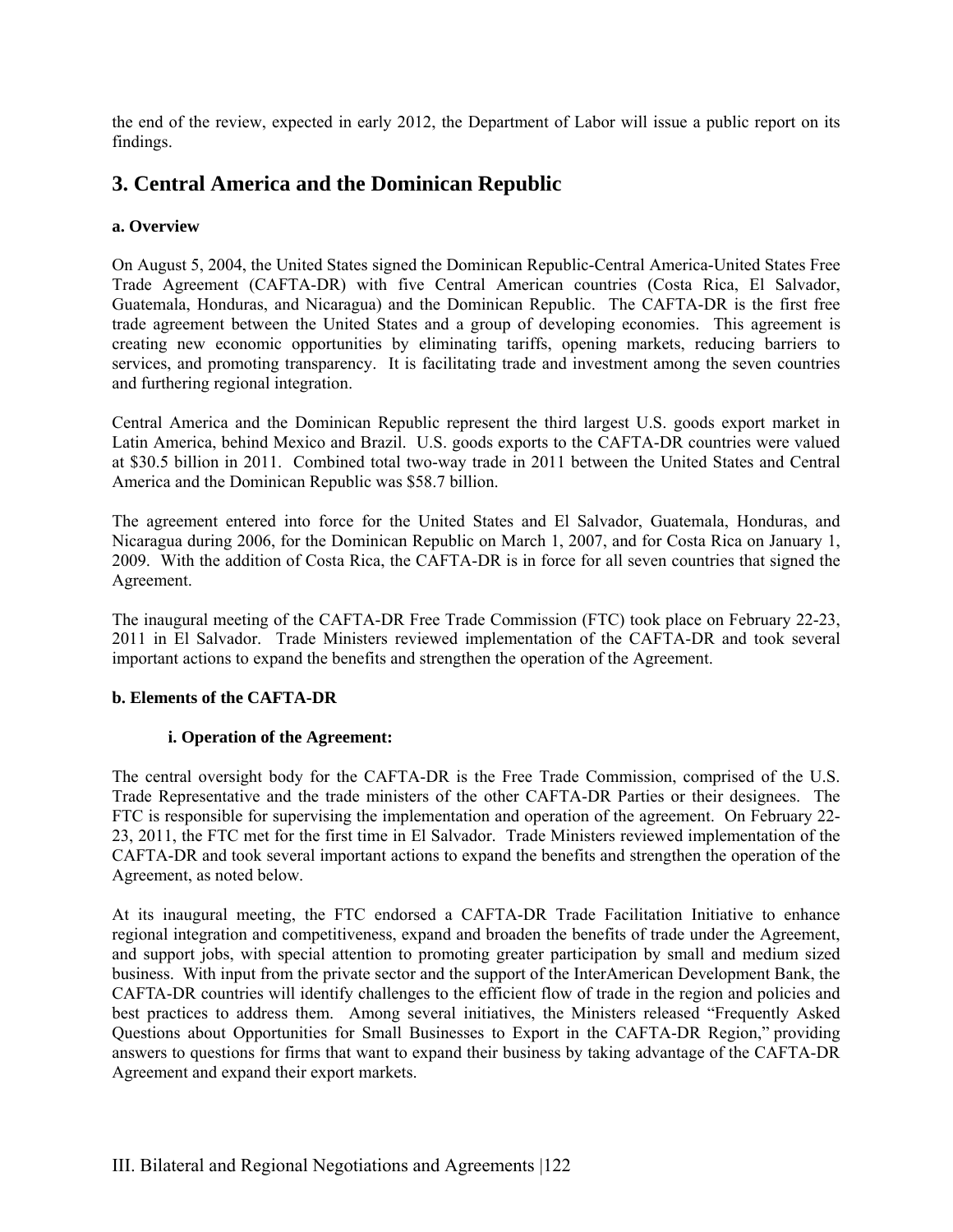The Ministers also received reports on the work of the CAFTA-DR Labor Council, the Environmental Council, and the Trade Capacity Building Committee, and they reviewed the work of the technical committees and advanced implementation issues (*see subsection v, Other Implementation Matters, below, for more technical details*).

On October 27, 2011, CAFTA-DR Vice Ministers met in Washington, D.C. to follow up on issues raised at the February FTC meeting. They agreed to host a Trade Facilitation Dialogue in Miami on January 23- 24, 2012, for the region's top trade officials and leading private sector representatives to exchange views.

#### **ii. Labor:**

Ongoing labor capacity building activities are supporting efforts to improve the enforcement of labor laws in the CAFTA-DR countries. In particular, U.S. Government assistance focuses on strengthening and modernizing the labor ministries and justice systems in the CAFTA-DR countries and promoting a culture of compliance with labor laws in each CAFTA-DR country.

In August 2011, the United States invoked arbitration against the government of Guatemala under the CAFTA-DR for the government of Guatemala's apparent failure to effectively enforce its labor laws in contravention of its CAFTA-DR obligations. This is the first time the United States has taken such action on a labor matter under an FTA. Prior to taking this action, in July 2010, the U.S. Trade Representative and the U.S. Secretary of Labor requested consultations with Guatemala under the CAFTA-DR concerning Guatemala's apparent failures to effectively enforce its labor laws related to the right of association, the right to organize and bargain collectively, and acceptable conditions of work. The request for consultations followed a submission filed with the U.S. Department of Labor in April 2008 by the American Federation of Labor and Congress of Industrial Organization and several Guatemalan unions, alleging that the government of Guatemala was failing to effectively enforce its labor laws. The Department of Labor published a report in January 2009, which found systemic weaknesses in Guatemala's labor law enforcement. Despite extensive bilateral engagement and a meeting of the FTC pursuant to the dispute settlement chapter of the CAFTA-DR, the government of Guatemala did not take effective steps to address these systemic weaknesses, leading to the request for an arbitral panel.

In July 2010, the International Longshore and Warehouse Union (ILWU) and two Costa Rican worker organizations filed a submission with the U.S. Department of Labor alleging that the government of Costa Rica is failing to effectively enforce its labor laws. Due to developments after the submission was filed, including a Constitutional Court ruling in Costa Rica related to the issues raised in the submission, the U.S. Department of Labor extended until April 2011 the time to consider whether to accept the submission for review. The ILWU withdrew its submission on April 13, 2011 and the U.S. Department of Labor closed the review.

#### **iii. Environment:**

U.S. Government assistance for environment capacity building programs and activities in Central America and the Dominican Republic continued in 2011. Capacity building focused on compliance with specific CAFTA-DR environment chapter obligations, strengthening of environmental laws and enforcement, biodiversity conservation, including through market-based approaches, and improving private sector environmental performance. Public outreach efforts continued in 2011. The Secretariat for Environmental Matters ("Secretariat"), established in 2006 in accordance with the CAFTA-DR, received several new submissions from the public in 2011 on a range of environmental concerns. The Secretariat made progress on improving the timeliness for its review of public submissions. The CAFTA-DR Environment Affairs Council contact points met twice in 2011 to discuss priorities for environmental capacity building programming and to prepare for and follow up on the January 2011 Environmental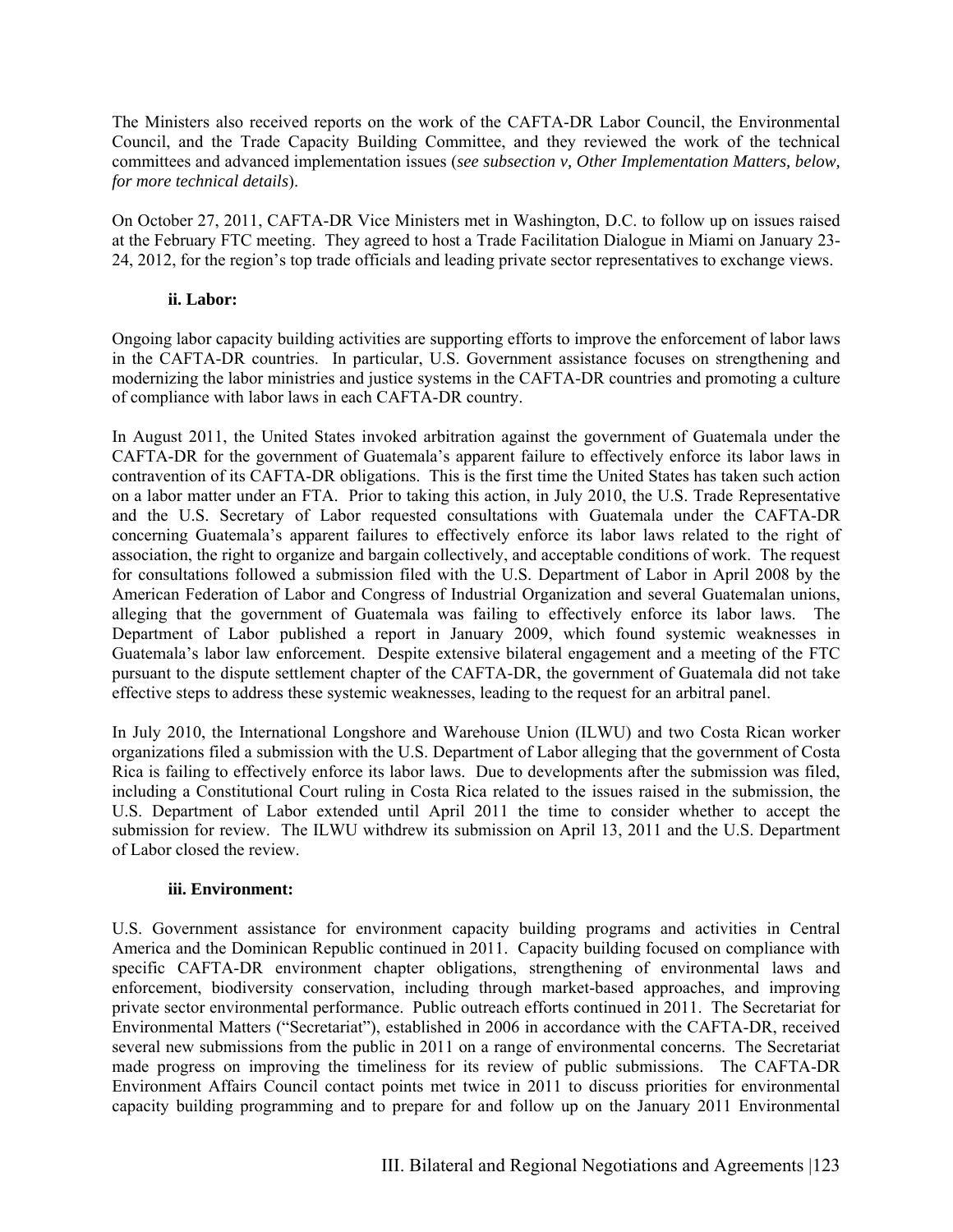Affairs Council (EAC) meeting. During the January 2011 EAC meeting, Council Members highlighted their government's successes with respect to implementation of obligations under the environment chapter, as well as accomplishments under the parallel environmental cooperation agreement, and they prepared a report on their work that was delivered to the Free Trade Commission meeting on February 22-23, 2011.

#### **iv. Trade Capacity Building***:*

Trade Capacity Building (TCB) programs and planning continued throughout 2011 with the U.S. Trade Representative, along with the U.S. Agency for International Development (USAID) and other donors, such as the U.S. Department of Agriculture, meeting in the full Trade Capacity Building Committee established under the agreement, as well as bilaterally with each of the CAFTA-DR partner countries. Discussions focused on the prioritization of CAFTA-DR partners' trade capacity building objectives, including successful implementation and full utilization of the opportunities created by the CAFTA-DR, with a special emphasis on sanitary and phytosanitary (SPS) and trade facilitation activities.

USAID announced the initiation of new regional programs addressing customs, trade facilitation and SPS activities. The U.S. Department of Commerce initiated a series of customs modernization workshops that will be held throughout the region in 2012. In support of the CAFTA-DR FTC's *Trade Facilitation Initiative* and the recommendations of the CAFTA-DR Committee on Technical Barriers to Trade and the Committee on Trade in Goods, USTR organized a standards workshop for CAFTA-DR countries in December of 2011 and started planning and organizing a customs workshop focusing on improved implementation of the Agreement to take place in early in 2012. Finally, USAID, together with assistance from the U.S. Department of State and the Higher Education and Development organization, will extend a program that began with the establishment of several small business development centers (SBDCs) in El Salvador, to create a network of SBDCs throughout the region. USTR, the U.S. Department of State, the Small Business Administration, and other agencies, are working with various partner organizations, including multilateral institutions and universities, to connect U.S. and regional SBDCs in order to help our SMEs take better advantage of trade opportunities.

#### **v. Other Implementation Matters:**

As noted above, during 2011, several technical meetings were held to review and advance implementation matters under the agreement. At its February 22-23 meeting, the FTC adopted various decisions to strengthen implementation. The FTC adopted model rules of procedure and a code of conduct for dispute settlement and rosters of dispute settlement panelists, which bolster implementation and enforcement of the Agreement. Ministers also decided on a number of changes to the Agreement's rules of origin for textile and apparel goods to enhance the competitiveness of the region's textiles sector through regional sourcing and integration. In addition, as called for in the Agreement, they agreed to increase the cumulation limits, which allow specific quantities of designated apparel products to enter the United States from Central America and the Dominican Republic containing inputs from Mexico and potentially Canada, in order to encourage greater integration of regional production. These changes in textiles and apparel were in addition to other important changes to the Agreement's textiles provisions implemented by the CAFTA-DR Parties on August 15, 2008, including changing the rules of origin to ensure that pocket fabric in apparel is sourced from the United States or another CAFTA-DR Party. The Parties also implemented a reciprocal textile input sourcing rule with Mexico. Under this rule, Mexico will provide duty-free treatment on certain apparel goods produced in a Central American country or the Dominican Republic with U.S. input, and the United States will provide reciprocal duty-free treatment under the CAFTA-DR on certain apparel goods produced in a Central American country or the Dominican Republic with Mexican input.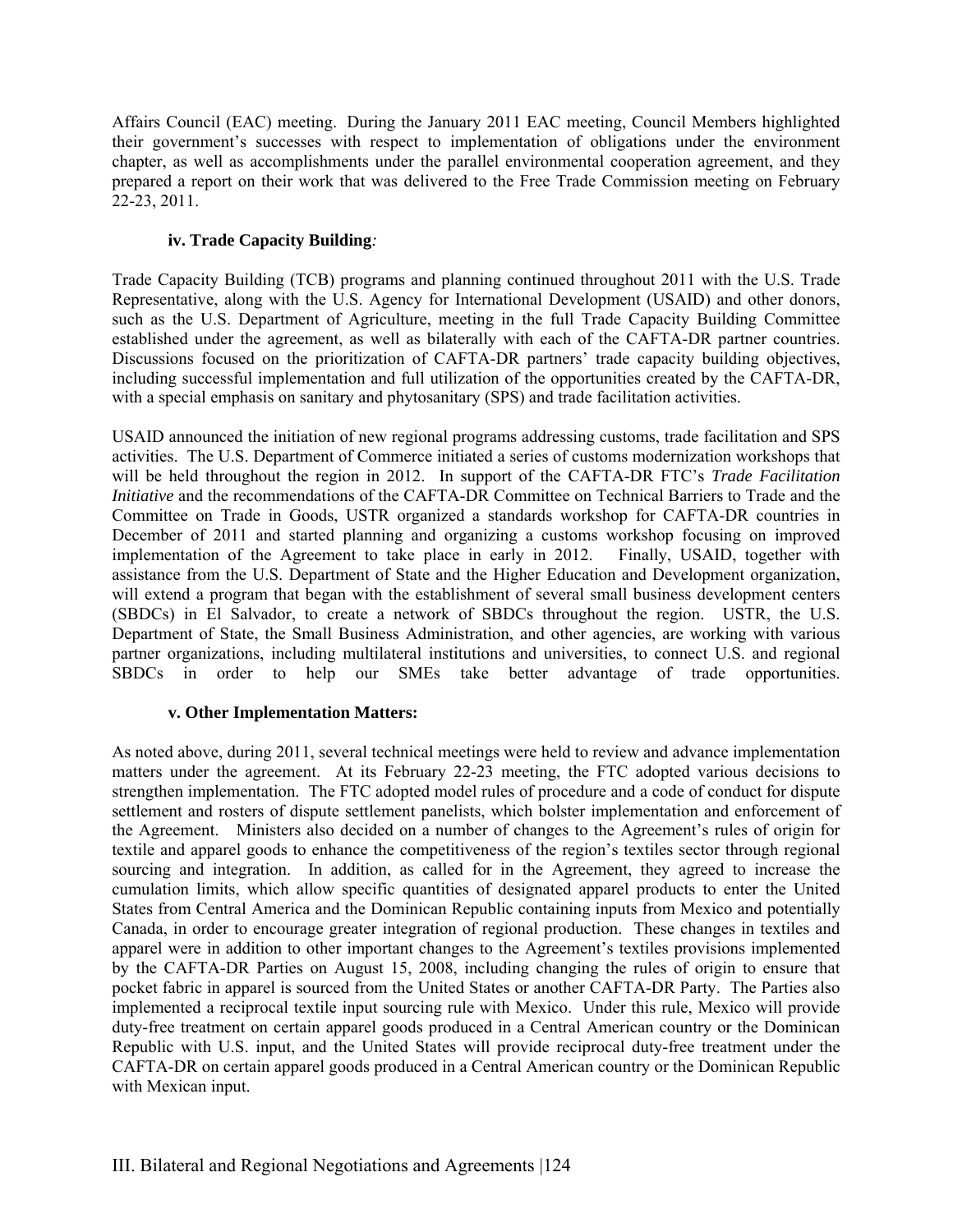Further, in February 2011, the FTC endorsed the CAFTA-DR Textiles Sourcing Database, to facilitate regional sourcing and encourage a vibrant textile and apparel supply chain in the region. In addition, the FTC established the Committees on Agricultural Trade and Sanitary and Phytosanitary Matters as required by the Agreement.

Subsequently, as agreed at the October 27, 2011 Vice Ministers' meeting, an FTC decision established Common Guidelines for application and interpretation of the rules of origin under CAFTA-DR. Work with CAFTA-DR partners to update the product-specific rules of origin to reflect changes to the Harmonized System will further facilitate traders' appropriate claims and customs administrations' application of the Agreement's rules of origin. In addition, technical experts in the Technical Barriers to Trade Committee met in December 2011.

The United States also continued to work closely with its CAFTA-DR partners on bilateral matters related to the Agreement, with a particular focus on ensuring that its partners properly implement the Agreement. For example, the U.S. Government worked with several CAFTA-DR partners on implementation of agricultural trade matters such as administration of tariff-rate quotas and SPS issues. The U.S. Government also worked with the government of Costa Rica to review and support its market opening for wireless mobile and satellite internet services.

# **4. Chile**

#### **a. Overview**

The United States-Chile Free Trade Agreement entered into force on January 1, 2004.

The United States-Chile FTA eliminates tariffs and opens markets, reduces barriers for trade in services, provides protection for intellectual property, ensures regulatory transparency, guarantees nondiscrimination in the trade of digital products, commits the Parties to maintain competition laws that prohibit anticompetitive business conduct, and requires effective labor and environmental enforcement. In 2011, U.S. goods exports to Chile increased by an estimated 44 percent to \$15.7 billion, while U.S. goods imports from Chile increased by 33 percent to \$9.3 billion.

#### **b. Elements of the United States-Chile FTA**

#### **i. Operation of the Agreement**

The central oversight body for the FTA is the United States-Chile Free Trade Commission (FTC), comprised of the U.S. Trade Representative and the Chilean Director General of International Economic Affairs or their designees. The FTC held its seventh meeting on August 2, 2011, during which the two governments evaluated progress on the implementation and operation of the FTA during 2010. The Parties also exchanged letters to liberalize the rules of origin of a broad range of products, covering \$1.4 billion dollars in trade, and held a meeting to discuss how to further enhance the ability of small and medium enterprises (SMEs) to capitalize on the benefits of the United States-Chile FTA.

### **ii. Labor**

The FTA establishes a cooperative mechanism to promote respect for the principles embodied in the ILO Declaration on Fundamental Principles and Rights at Work, and compliance with ILO Convention 182 on the Worst Forms of Child Labor. The U.S. Department of Labor and the Chilean Ministry of Labor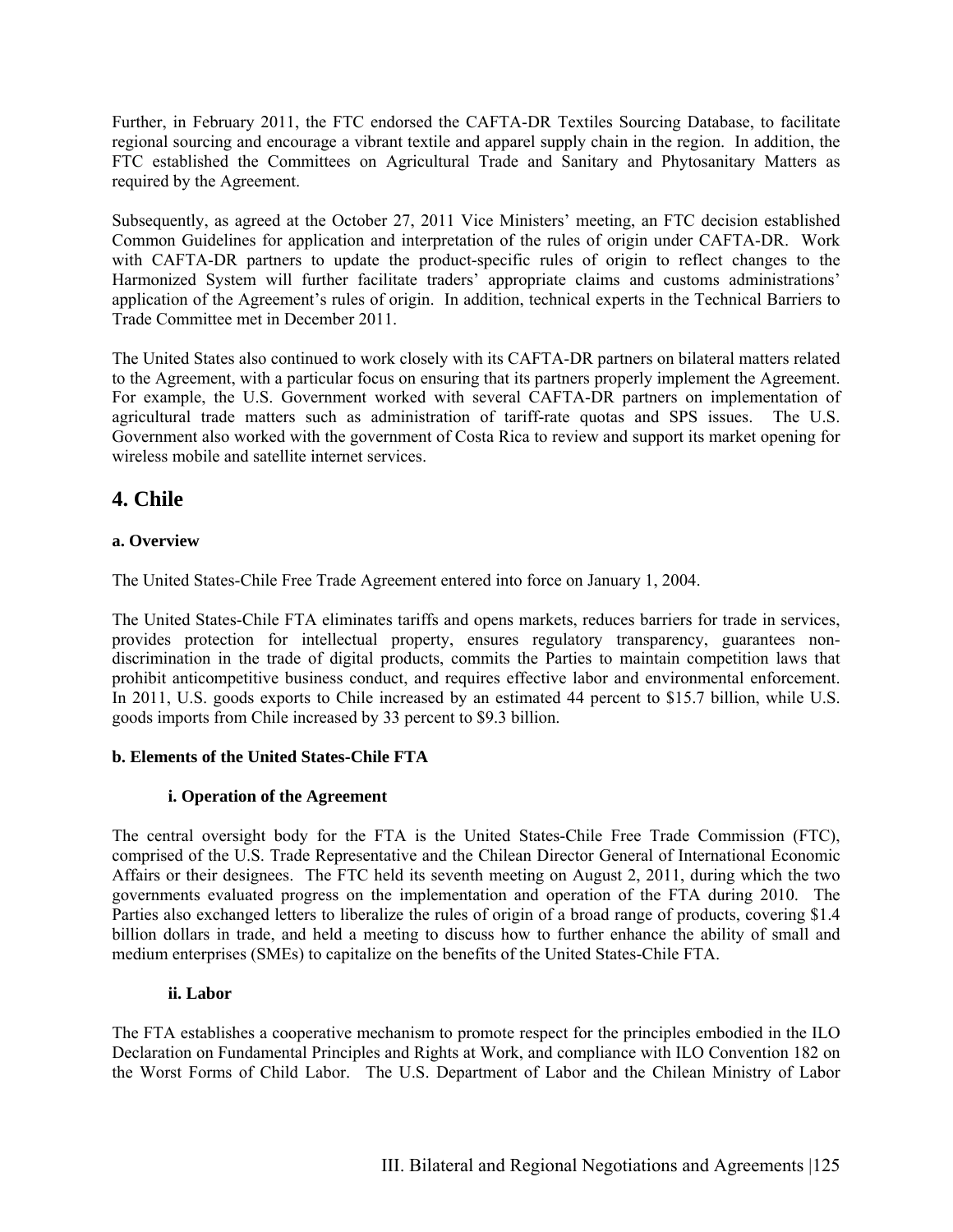continue to exchange information on occupational safety and health and social protections related to employment.

#### **iii. Environment**

At the August 2, 2011 Free Trade Commission Meeting, Chile provided an update on changes to Chilean environmental legislation that led to the establishment of several new entities, including the Ministry of Environment (responsible for the development of environmental policy), the Superintendency of Environment (enforcement body), and the Environmental Evaluation Service (responsible for the management of environmental evaluations and assessments).

The U.S. State Department led implementation of the United States-Chile Environmental Cooperation Agreement. In 2011, several agencies carried out a range of cooperative activities with Chile under the Cooperation Agreement, including training for Chilean Supreme Court justices in adjudicating environmental enforcement cases, and development and dissemination of a guide for public access to environmental information.

The Parties plan to hold an Environmental Affairs Council meeting in Chile in 2012.

#### **iv. Intellectual Property Rights**

Chile remained on the Priority Watch List in 2011. The United States continues to engage in discussions with Chile concerning the implementation of Chile's IPR commitments under the FTA. Chile took positive steps in 2010 and 2011 to implement its outstanding intellectual property obligations under the FTA, including by acceding to the Trademark Law Treaty and the Convention Relating to the Distribution of Programme-Carrying Signals Transmitted by Satellite (Brussels Convention). Chile also is taking steps to accede to the International Convention for the Protection of New Varieties of Plants (UPOV-91). However, Chile must still take steps to provide an effective system for addressing patent issues expeditiously in connection with applications to market pharmaceutical products, and to provide protections against the circumvention of technological protection measures. Chile must also provide protections for encrypted program-carrying satellite signals; ensure that administrative and judicial procedures and deterrent remedies are made available to rights holders; and amend its Internet service provider liability regime to permit effective action against acts of infringement of copyrights and related rights.

# **5. Israel**

The United States-Israel Free Trade Agreement is the United States' first FTA. It entered into force in 1985 and continues to serve as the foundation for expanding trade and investment between the United States and Israel by reducing barriers and promoting regulatory transparency. From 2010 to 2011, U.S. goods exports to Israel rose by an estimated 25.6 percent, to \$14.2 billion.

The central oversight body for the FTA is the United States-Israel Joint Committee (JC). In December 2009, the JC met to exchange views on issues and concerns, including, among others, concerns related to agricultural market access, telecommunications, and government procurement. As a follow-up to that meeting, in August 2011, the United States and Israel finalized a work plan that addresses the remaining barriers to bilateral trade, including in the areas of agriculture and services. As initial steps under the work plan, the two sides agreed to pursue negotiations towards implementation of a Mutual Recognition Agreement for assessing conformity in telecommunications equipment and to facilitate trade by reviewing existing customs procedures and regulations. The two sides also made progress on a number of market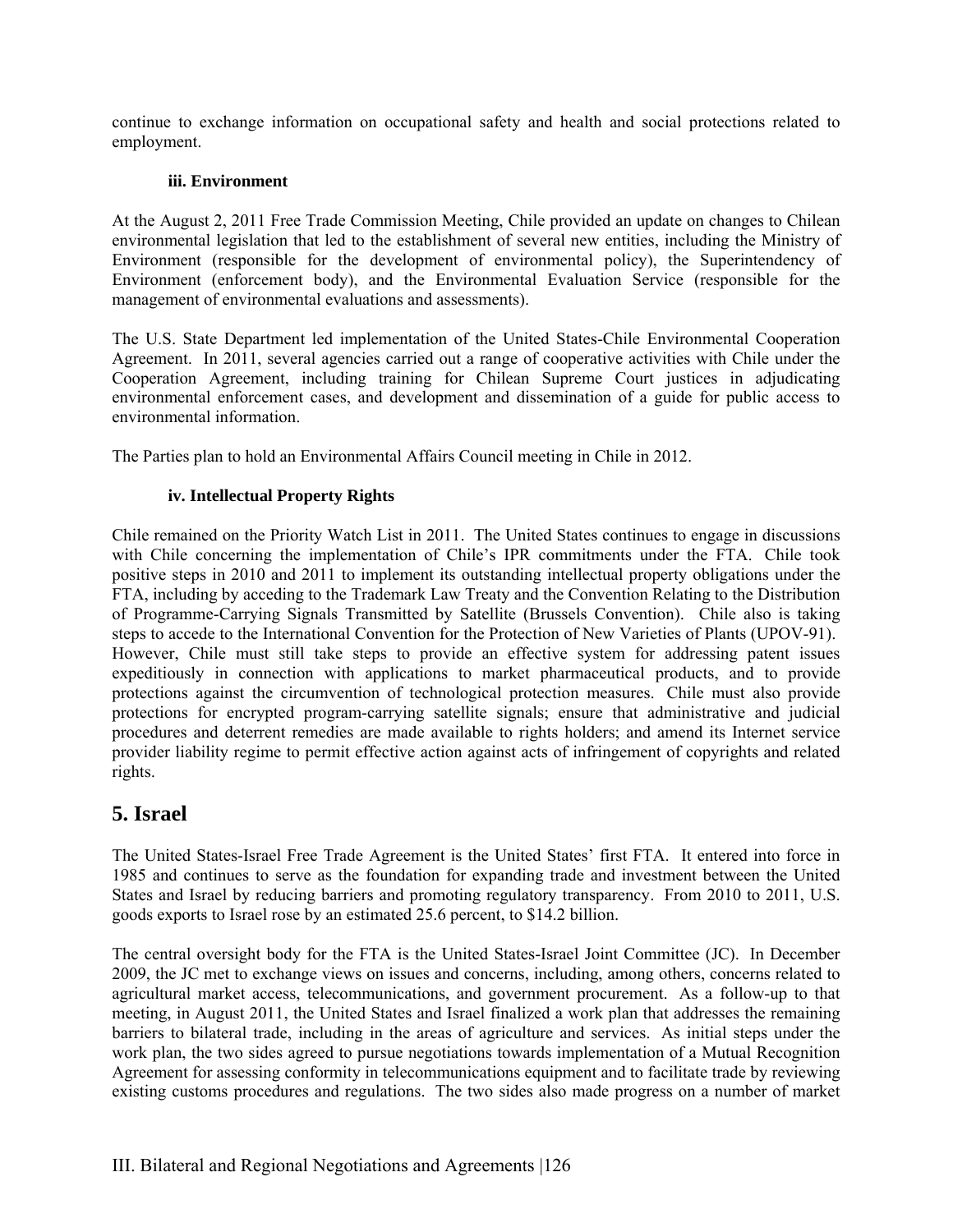access issues related to standards, customs classification, and technical regulations. Both sides agreed to continue the dialogue through the United States-Israel JC meetings.

Recognizing in the 1990s that the FTA had inadequately liberalized bilateral agriculture trade, the United States and Israel concluded an Agreement Concerning Certain Aspects of Trade in Agricultural Products (ATAP), which provided for duty-free or other preferential treatment of certain agricultural products. The 1996 agreement was extended through 2003, and a new agreement was concluded in 2004. While this Agreement originally extended through 2008, it has been extended annually since then. In December 2011, the two sides agreed to extend that agreement through December 31, 2012.

In June 2011, in order to facilitate improved agricultural access, USTR proposed, and the Israelis ultimately agreed to, a work plan that identifies actions to be taken by the United States and Israel to negotiate a successor to the 2004 ATAP, which would result in significant improvements for U.S. agriculture exports to Israel. The Working Group on Agriculture agreed to meet in early 2012 to continue negotiations.

Despite the impasse over agricultural trade, technical experts from the United States and Israel worked together to resolve some existing agricultural trade concerns during 2011. Israel continued to work to resolve customs questions on the transshipment of fresh food products. However, many technical barriers still remain for U.S. agricultural products' entry into the Israeli market.

In connection with the 2009 Special 301 out-of-cycle review, the United States and Israel reached an understanding on February 18, 2010, regarding several longstanding issues with respect to Israel's IPR regime for pharmaceutical products. As part of that understanding, Israel committed to strengthen its laws on pharmaceutical test data and patent term extension, and to publish patent applications promptly after the expiration of eighteen months from the time an application is filed. The United States agreed to move Israel to the 301 Watch List once Israel submitted appropriate legislation, and to remove Israel from all Special 301 lists once the government enacted legislation that implemented Israel's obligations fully. Israel enacted legislation regarding data protection, and it has advised that it will submit legislation regarding patent term extension and patent publication.

# **6. Jordan**

In 2011, the United States and Jordan continued to benefit from their economic partnership. A key element of this relationship is the United States-Jordan Free Trade Agreement, which entered into force on December 17, 2001, and was implemented fully on January 1, 2010. In addition, the Qualifying Industrial Zones (QIZs), established by the U.S. Congress in 1996, allow products to enter the United States duty free if manufactured in Jordan, Egypt, or the West Bank and Gaza, with a specified amount of Israeli content. The program has succeeded in stimulating significant business cooperation between Jordan and Israel.

Together these measures have played a significant role in boosting overall United States-Jordanian economic ties. U.S. goods exports were an estimated \$1.4 billion in 2011, up 22 percent from 2010. QIZ products still account for more than half of Jordanian exports to the United States, but the QIZ share is declining relative to total products shipped under the FTA. This shift toward exporting products manufactured outside of the QIZs demonstrates the important role the FTA plays in helping Jordan diversify its economy.

The United States-Jordan FTA has expanded the trade relationship between the two countries by reducing barriers for services, providing cutting edge protection for intellectual property, ensuring regulatory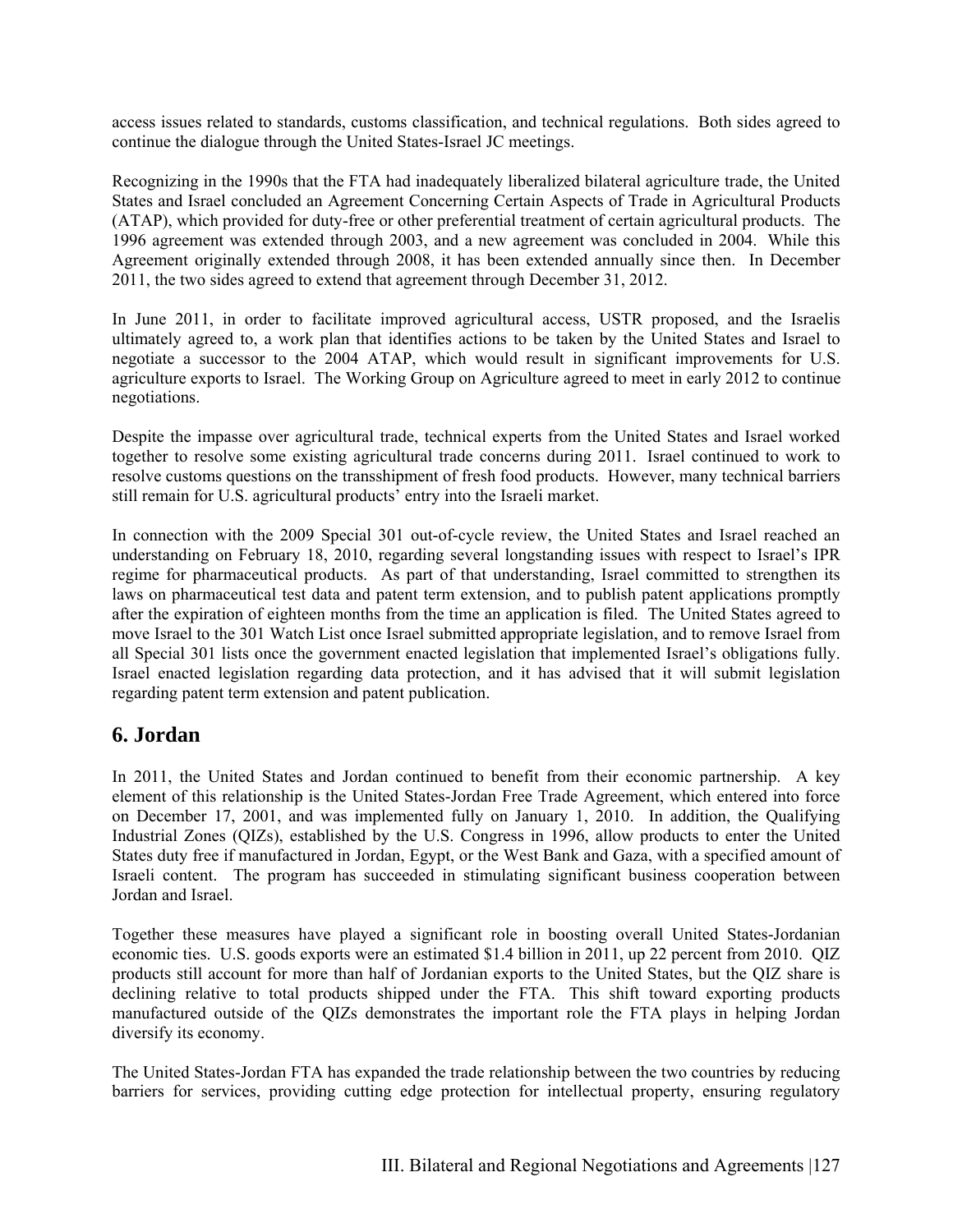transparency, and requiring effective labor and environmental enforcement. In June 2010, the two sides crafted a plan of action, pursuant to the 2009 meeting of the JC charged with administering the FTA. Under this strategy, officials committed to explore ways to intensify cooperation in the areas of customs, agriculture, intellectual property rights, labor, the environment, and technical assistance.

As one example, USTR led a mission to Jordan in October 2011 to address labor issues. During the visit, U.S. Government officials from USTR, the Department of Labor, and the Department of State held extensive meetings with Jordanian government officials, and also met with representatives from labor unions and worker rights advocates, as well as business groups. During the mission, U.S. officials visited factories located in QIZs to monitor working conditions and urge the government of Jordan to continue making improvements on labor rights issues, especially with regard to migrant workers in apparel factories. To support this effort, the United States and Jordan are funding an International Labor Organization (ILO) Better Work program, which is observing working conditions in garment factories and issuing public reports. The project was launched in 2008 and the ILO began monitoring activities in QIZ factories in 2009.

# **7. Morocco**

The United States-Morocco Free Trade Agreement entered into force on January 1, 2006. The FTA is a comprehensive agreement that is an important part of the effort to promote a more open and prosperous society. It supports the significant economic and political reforms that are underway in Morocco and provides improved commercial and market opportunities for U.S. exports to Morocco by reducing and eliminating trade barriers.

Since the entry into force of the FTA, the U.S. goods trade surplus with Morocco has risen to \$1.6 billion in 2011, up from \$35 million in 2005 (the year prior to entry into force). U.S. goods exports in 2011 were \$2.7 billion, up 37 percent from the previous year. Corresponding U.S. imports from Morocco were \$1.0 billion, up 49 percent from 2010.

The Joint Committee (JC) established by the FTA last met in November 2009. The next JC meeting is expected to be held in the first part of 2012. In October 2010, the United States and Morocco agreed to develop an action plan for activities to pursue in advance of the next JC meeting. Pursuant to the action plan, in 2011, the two sides negotiated and concluded a Customs Mutual Assistance Agreement. In 2011, Morocco also announced it had formally acceded to the WIPO Internet Treaties, implementing a commitment it made in the context of the FTA. The two sides also resumed their discussions regarding Morocco's tariff-rate quotas on wheat established under the FTA; the United States continues to have concerns about administration of these tariff-rate quotas.

In May 2010, the United States and Morocco convened the first meeting of the Subcommittee on Labor Affairs created under the FTA. The Subcommittee agreed to a series of cooperative labor activities to improve enforcement of Morocco's labor laws, including training for labor inspectors on mediation of workplace disputes. In 2011, the Department of Labor provided funding for the U.S. Federal Mediation and Conciliation Service (FMCS) to develop and deliver a series of training modules for labor inspectors on mediation techniques. In September 2011, FMCS trained labor inspectors in Casablanca, Marrakesh, Rabat, and Tangiers.

In 2011, Morocco and the United States continued their strong collaboration on environmental cooperation efforts. The U.S. Department of the Interior provided technical assistance to train Moroccan customs officials on the enforcement of the Convention on International Trade in Endangered Species (CITES). The U.S. Forest Service provided rangeland management training to Moroccan officials and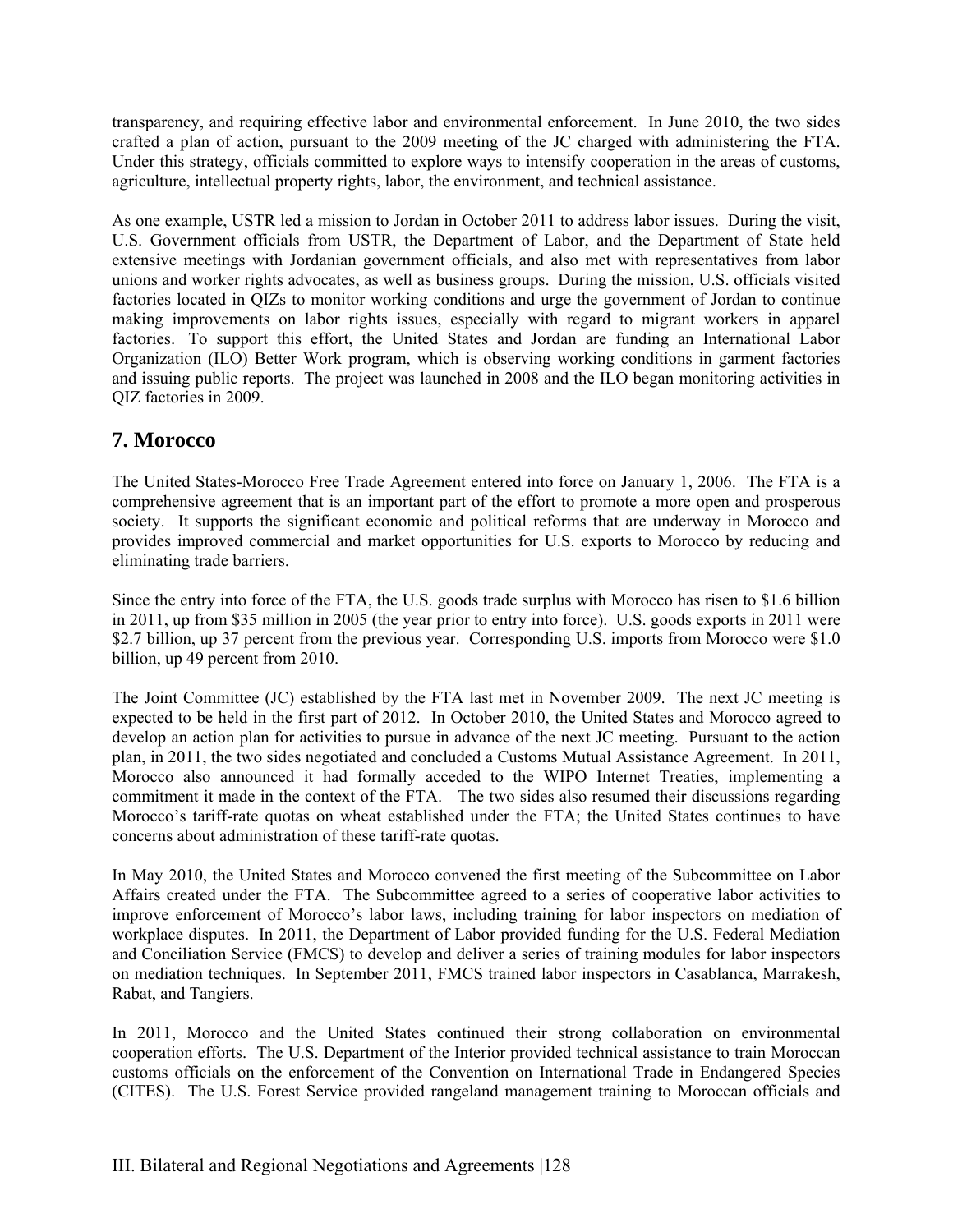supported the establishment of a Rangeland Management School in the Middle Atlas Mountains to help protect Morocco's primary water source. Tourism is a key sector of the Moroccan economy, and the U.S. Department of the Interior, the Moroccan Ministry of Tourism, and the United Nations Global Sustainable Tourism Council implemented a Sustainable Tourism Criteria Ratings Program in Morocco. Additionally, the World Environment Center, in collaboration with the Moroccan Cleaner Production Center, began work with more than 20 small and medium sized enterprises to increase energy efficiency and establish cleaner production methods in the food canning sector in Morocco. In December 2011, the two sides discussed strengthening their trade-related environmental cooperation and agreed to focus on green economy issues in developing future environmental collaboration activities that will support Morocco's implementation of the environment chapter of the FTA.

# **8. North American Free Trade Agreement**

#### **a. Overview**

On January 1, 1994, the North American Free Trade Agreement between the United States, Canada, and Mexico (NAFTA) entered into force. All remaining duties and quantitative restrictions were eliminated, as scheduled, on January 1, 2008. The NAFTA created the world's largest free trade area, which now links 457 million people producing roughly \$18 trillion worth of goods and services.

Trade between the United States and its NAFTA partners has soared since the agreement entered into force. U.S. two-way goods trade with Canada and Mexico exceeds U.S. goods trade with the European Union and Japan combined. U.S. goods exports to the NAFTA partners have more than tripled between 1993 and 2011, from \$142 billion to an estimated \$480 billion.

By dismantling barriers, the NAFTA has led to increased trade and investment, growth in employment, and enhanced competitiveness. From 1993 to 2010, cumulative foreign direct investment (stock) in the NAFTA countries has increased by over \$3.4 trillion. Increased investment has brought better paying jobs, as well as lower costs and more choices for consumers and producers.

The NAFTA was also the first U.S. FTA to link free trade with obligations to protect labor rights and the environment. In connection with the NAFTA, the United States and Mexico also agreed to fund a development bank to address environmental infrastructure needs along the U.S.-Mexico border.

#### **b. Elements of NAFTA**

#### **i. Operation of the Agreement:**

The NAFTA's central oversight body is the NAFTA Free Trade Commission (FTC), comprised of the U.S. Trade Representative, the Canadian Minister for International Trade, and the Mexican Secretary of Economy or their designees. The FTC is responsible for overseeing implementation and elaboration of the NAFTA and for dispute settlement.

The FTC held its most recent annual meeting in January 2011, in Mexico City. At the meeting, the FTC agreed to ask the relevant NAFTA committees to continue their work to identify areas where unnecessary regulatory differences can be eliminated. Following the FTC meeting, the United States continued work through its bilateral regulatory cooperation frameworks with Canada and Mexico. The FTC initialed the basic terms of two bilateral mutual recognition agreements that will establish procedures for accepting test results from laboratories or testing facilities in the territory of another NAFTA country for use in the conformity assessment of telecommunications equipment. The United States and Mexico signed their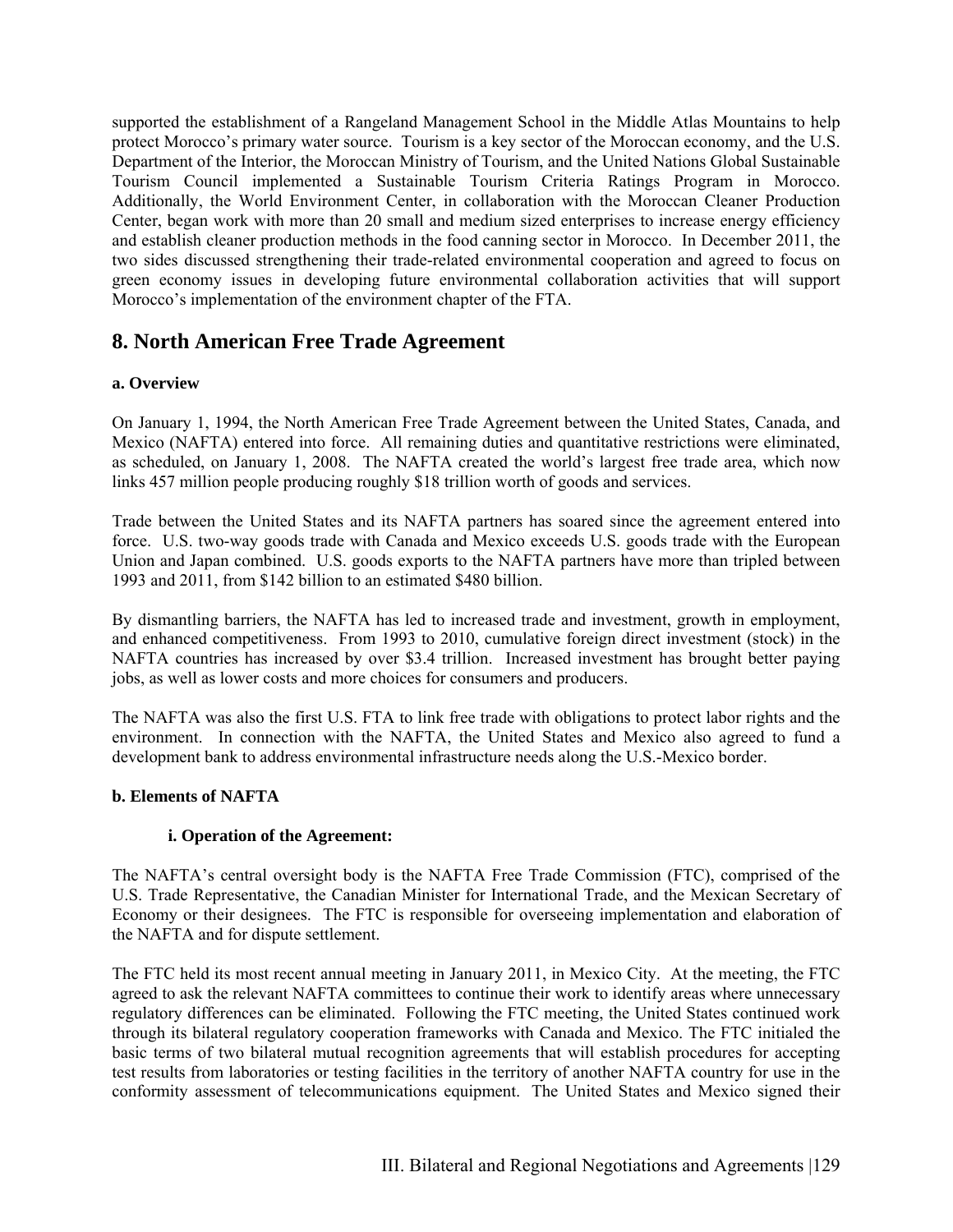bilateral agreement in May; Canada and Mexico signed a similar bilateral agreement in November 2011. Deputy trade ministers met in September 2011, to assess progress on the NAFTA workplan and to prepare for the next FTC meeting in 2012.

#### **ii. NAFTA and Labor:**

The North American Agreement on Labor Cooperation (NAALC), a supplemental agreement to the NAFTA, promotes effective enforcement of domestic labor laws and fosters transparency in their administration. The NAALC established a trinational Commission for Labor Cooperation, comprised of a Ministerial Council and an administrative Secretariat. In addition, each NAFTA Party has established a National Administrative Office (NAO) within its Labor Ministry to serve as a contact point with the other Parties and the Secretariat, to provide publicly available information to the Secretariat and the other NAOs, and to provide for the submission and review of public communications on labor law matters. The NAOs, together with the Secretariat, also carry out the Council's Cooperative Activities program.

In 2011, The NAOs from the three NAFTA countries released a report, "Migrant Worker Rights in North America." In addition, the U.S. Department of Labor has expanded a bilateral program with Mexico to inform migrant workers in the United States of their rights.

#### **iii. NAFTA and the Environment:**

In 2011, the Parties continued their efforts to ensure that trade liberalization and efforts to protect the environment are mutually supportive. The FTC's *ad hoc* working group of senior trade officials initiated work on enhancing the working relationship between the FTC and the North American Commission for Environmental Cooperation (CEC) across relevant North American trade and environment issues. The CEC also continued its work on these issues through the implementation of its 2011 Operating Plan. (*See Chapter IV.A. for additional information*)

In November 1993, Mexico and the United States agreed on arrangements to help border communities with environmental infrastructure projects in furtherance of the goals of the NAFTA and the North American Agreement on Environmental Cooperation. The Border Environment Cooperation Commission (BECC) and the North American Development Bank (NADB) are working with communities throughout the United States-Mexico border region to address their environmental infrastructure needs. As of September 30, 2011, the NADB had contracted a total of \$1.5 billion in loans and/or grant resources to partially finance 169 infrastructure projects certified by the BECC with an estimated cost of \$3.8 billion.

# **9. Oman**

The United States-Oman Free Trade Agreement, which entered into force on January 1, 2009, complements existing FTAs to promote economic reform and openness in this region. Implementation of the obligations contained in the comprehensive agreement will generate export opportunities for U.S. goods and services providers, solidify Oman's trade and investment liberalization efforts, and strengthen intellectual property rights protection and enforcement.

The central oversight body for the FTA is the United States-Oman Joint Committee (JC), chaired jointly by USTR and Oman's Ministry of Commerce and Industry. The second meeting of the JC is expected to take place in the first quarter of 2012. The two governments expect to discuss a broad range of trade issues, including efforts to increase bilateral trade and investment levels, possible cooperation in the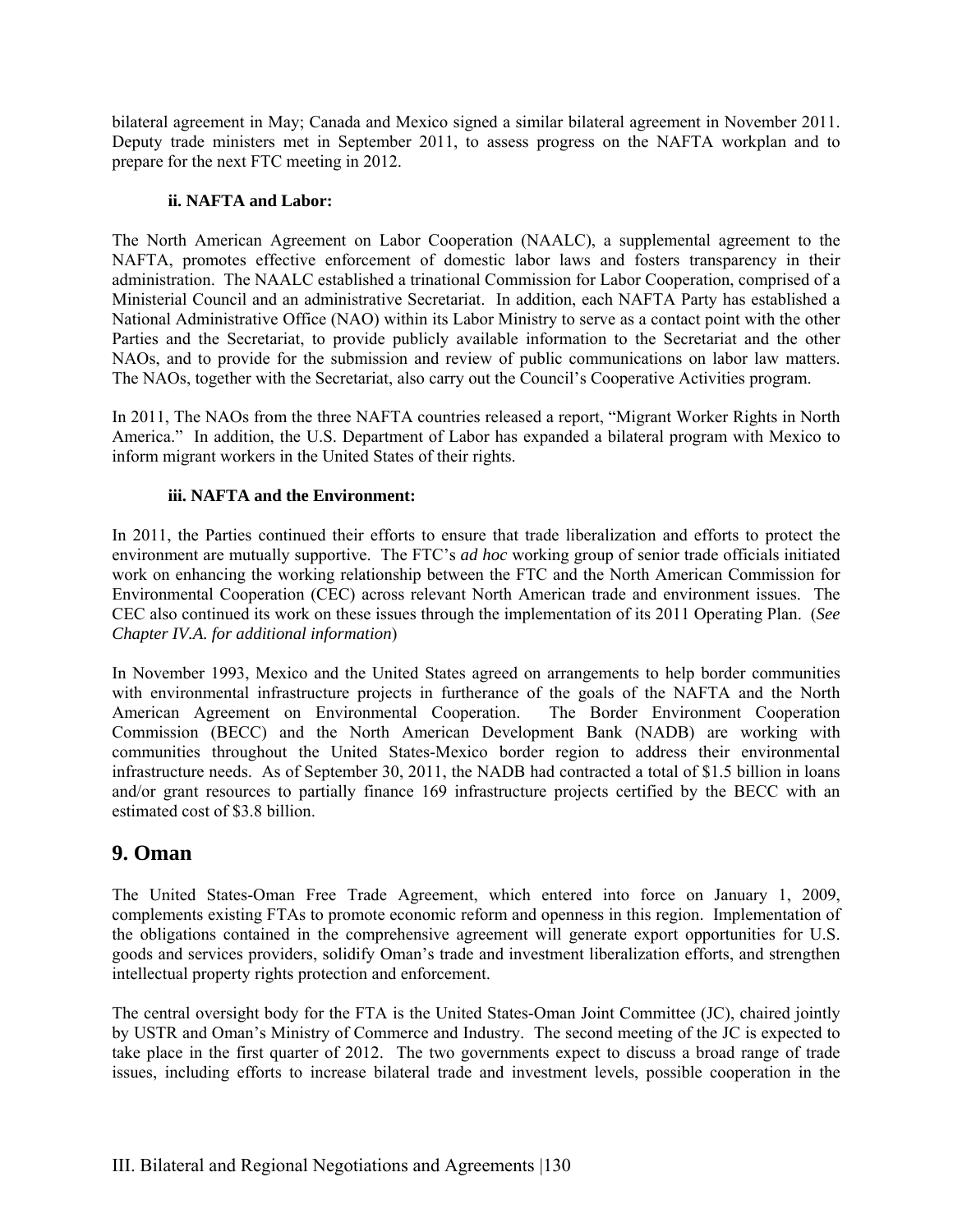broader MENA region, and additional cooperative efforts related to labor rights and environmental protection.

### **10. Peru**

#### **a. Overview**

The United States-Peru Trade Promotion Agreement (PTPA) entered into force on February 1, 2009.

The United States' two-way goods trade with Peru was an estimated \$14.7 billion in 2011, with U.S. goods exports to Peru totaling \$8.4 billion.

The PTPA eliminates tariffs and removes barriers to U.S. services, provides a secure, predictable legal framework for investors, and strengthens protection for intellectual property, workers, and the environment. The PTPA is the first agreement in force that incorporates groundbreaking provisions concerning the protection of the environment and labor rights that were included as part of the May 10, 2007 bipartisan Congressional-Executive agreement on trade.

#### **b. Elements of the PTPA**

#### **i. Operation of the Agreement**

The PTPA's central oversight body is the United States-Peru Free Trade Commission (FTC), comprised of the U.S. Trade Representative and the Peruvian Minister of Foreign Trade and Tourism or their designees. The FTC is responsible for overseeing implementation and elaboration of the PTPA. The second FTC was convened on July 13, 2011 in Lima, Peru. At the FTC meeting, officials discussed bilateral trade and investment and economic issues of mutual interest, as well as the administration of the PTPA. Both governments acknowledged the progress over the last year to implement the commitments under the Agreement, and discussed a plan to effectively monitor implementation of, and compliance with, environmental and labor obligations. Officials also discussed intellectual property, remanufactured goods, and agricultural biotechnology. Additionally, the Parties held the first meeting of the small and medium sized enterprises (SMEs) working group and discussed how to further enhance the ability of SMEs to capitalize on the benefits of the PTPA. The Commission agreed to hold the third meeting of the FTC in the United States in 2012.

#### **ii. Labor**

USTR continues to engage with the government of Peru to review progress on the implementation of the PTPA's labor provisions. With trade capacity building funds, USAID is implementing programs to improve the enforcement capacity of the Peruvian Ministry of Labor and to strengthen worker organizations and educate workers on their labor rights.

On December 29, 2010, the U.S. Department of Labor received a public submission from the Peruvian National Union of Tax Administration Workers under the PTPA Labor Chapter. The submission alleges that the GOP has failed to live up to its commitments under Article 17.2.1 of the PTPA by not effectively recognizing the right to collective bargaining at the National Superintendency of Tax Administration. The U.S. Department of Labor accepted the submission for review on July 25, 2011, and is currently in the process of drafting a report that summarizes the proceedings and provides any findings and recommendations, including whether the United States should request consultations with Peru under the PTPA.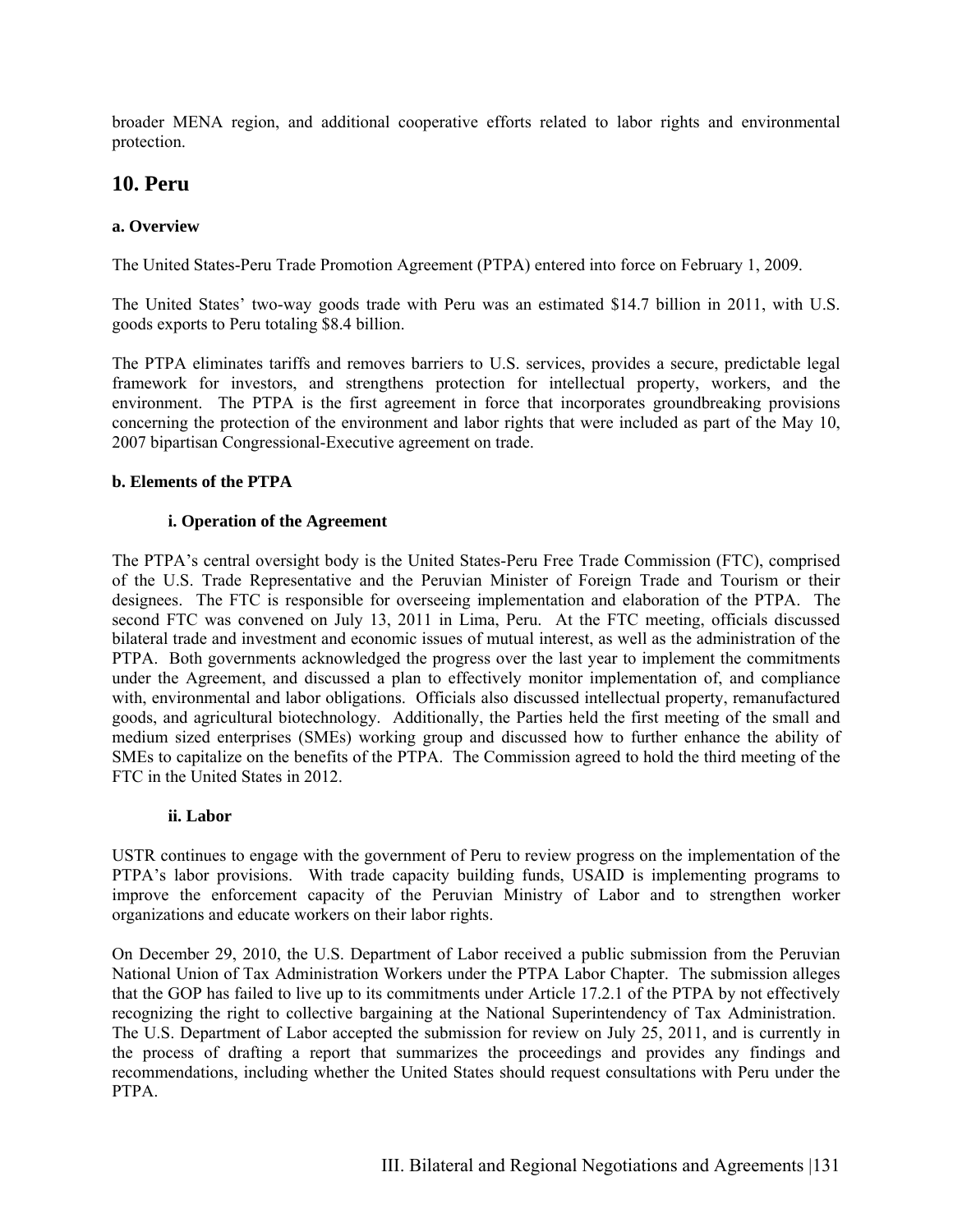#### **iii. Environment**

The Parties have continued their work to ensure the proper implementation of environmental obligations under the PTPA Environment Chapter and the Annex on Forest Sector Governance. Peru had an additional 18 months from entry into force of the PTPA to implement some of the obligations under the Forest Sector Annex. Since ratification of the PTPA in December 2007, Peru has made changes to its legal and regulatory regimes to implement its environmental obligations. For example, with extensive participation from the United States, Peru amended its Criminal Code to increase penalties for forest, wildlife, and environmental crimes. Peru also created a Ministry of Environment and a separate, independent entity to supervise forestry resources (OSINFOR).

A major advancement in full implementation of Peru's environmental obligations was achieved in July 2011, when President Alan Garcia signed a new Forestry and Wildlife Law. Peru is currently working on the implementing regulations which should bring the Law into force in 2012.

On April 27, 2011, the United States and Peru convened the second meeting of the Environmental Affairs Council (EAC). At the EAC meeting, officials discussed implementation of the PTPA's Environment Chapter and Annex on Forest Sector Governance, and how to ensure proper monitoring of, implementation of, and compliance with, the Chapter and Annex obligations. Both governments acknowledged the progress and collaborative work that has taken place since entry into force of the PTPA. A public session of the EAC was held where representatives of the U.S. Trade and Environment Policy Advisory Committee as well as other stakeholders exchanged views with USTR and other Federal agency officials about implementation of the Environment Chapter.

On April 27, 2011 and July 14, 2011, the two governments convened the second and third meetings of the United States-Peru Forest Sector Subcommittee in Washington, DC and Lima, Peru, respectively. The Subcommittee serves as a forum for the Parties to exchange views and share information on any matter arising under the PTPA's Annex on Forest Sector Governance. The Parties agreed to continue working together to ensure that Peru completes the necessary steps to fully implement its obligations under the Annex. Additionally, both meetings of the Subcommittee included a public session for civil society and other stakeholders. The sessions provided stakeholders with an opportunity to raise concerns, suggest items to be addressed in future meetings, and provide advice on issues related to implementation of the Annex.

#### **iv. Trade Capacity Building**

The Committee on Trade Capacity Building held its first meeting in March 2009 in Lima, Peru. This Committee is charged with seeking the prioritization and coordination of assistance to support effective implementation of the PTPA and to adjust to more liberalized trade. To this end, Peru presented a preliminary national trade capacity building strategy to address these objectives, highlighting areas such as telecommunications, intellectual property and agricultural standards. USAID worked closely with its Peruvian counterparts to design activities that respond directly to these objectives. USAID launched a trade capacity building project in July 2010 that involves working with several Peruvian ministries and agencies to assist with the implementation of the PTPA and facilitate trade. Among other activities, the program addresses labor, intellectual property, trade facilitation, telecommunications, the environment, and sanitary and phytosanitary matters. These activities continued through 2011 and are already showing results. Simplified customs procedures are yielding cost and savings results, as has a website on administrative procedures under a project to simplify operating license procedures in twenty municipalities. Among other things, the project conducted a forum on counterfeit medication and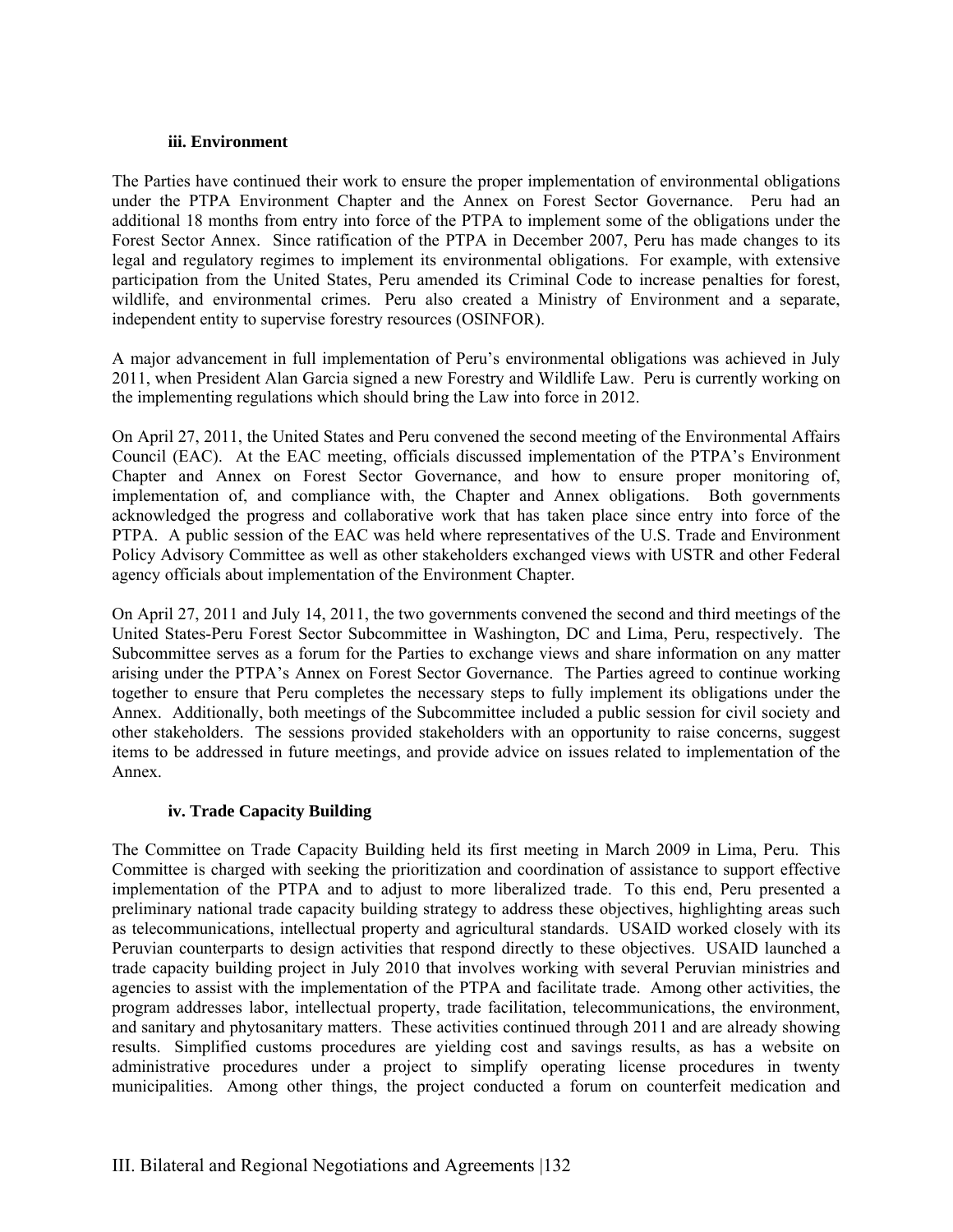prevention measures, and produced studies on telecommunications implementation and regulatory weaknesses. The Committee plans to have its next meeting in 2012.

# **11. Singapore**

The United States-Singapore Free Trade Agreement (FTA) has been in force since January 1, 2004. Twoway goods trade with Singapore totaled \$49.1 billion in 2011, up 55 percent from 2003 (the year before the FTA's entry into force). U.S. goods exports were \$31.7 billion, up 91 percent from 2003, and U.S. goods imports were \$17.4 billion, up 15 percent from 2003. In 2011, the United States had an estimated \$14.3 billion trade surplus in goods, and \$6.1 billion trade surplus in services with Singapore.

The United States and Singapore held regular consultations throughout 2011 and have scheduled the seventh annual FTA review for early 2012. During the ongoing consultations, the two governments agreed that implementation remains on track, and focused their discussions on ways to deepen the bilateral relationship. In 2011, the two sides discussed a range of issues covered by the FTA, including trade in textiles and apparel, restrictions on imports of U.S. beef, protection of intellectual property rights, and new requirements for pay television companies to cross-carry content from competing providers.

The two sides also discussed their continued environmental cooperation efforts. In mid-2011, a team from the National Environment Agency of Singapore participated in a study tour hosted by the U.S. Environmental Protection Agency to exchange ideas regarding the latest advances in air quality monitoring, modeling, and forecasting. Later in the year, representatives from Singapore participated in an economy, energy, and environment study tour where they interacted with officials from the Environmental Protection Agency, the Department of Commerce, the Department of Energy, the Department of Labor, and the Small Business Administration. During the workshop, government officials shared innovative policies and programs that promote cleaner production and energy efficiency, particularly within the private sector.

The two countries took advantage of opportunities during the year to discuss issues and areas of ongoing labor cooperation. In addition to engagement with Singapore through the negotiations of the labor provisions of the Trans-Pacific Partnership Agreement, labor officials from both governments continued their collaboration on areas in which Singapore's Ministry of Labor has expressed an interest. For example, the U.S. Department of Labor facilitated a visit to Singapore by an expert from the Federal Mediation and Conciliation Service, to discuss the U.S. system for mediating collective bargaining disputes and improving labor management relations.

# **B. Other Bilateral and Regional Initiatives**

# **1. The Americas**

The United States continues to implement, enforce, and benefit from four FTAs with the following countries in the Americas: Canada and Mexico under the NAFTA; Costa Rica, the Dominican Republic, El Salvador, Guatemala, Honduras, and Nicaragua under the CAFTA-DR; Chile; and Peru. Highlights of USTR's FTA focused activity in this region during 2011 included: successful FTC meetings under the United States-Peru Trade Promotion Agreement; the United States-Chile FTC; the NAFTA, the first and successful CAFTA-DR FTC meeting and two CAFTA-DR Vice Ministerial meetings; and other ongoing efforts to manage implementation issues with our FTA partners. During 2011, USTR placed additional emphasis on implementation of the labor and environment commitments under these FTAs. *(Further details on USTR's implementation and enforcement activities associated with these FTAs can be found in Chapter III. A.)*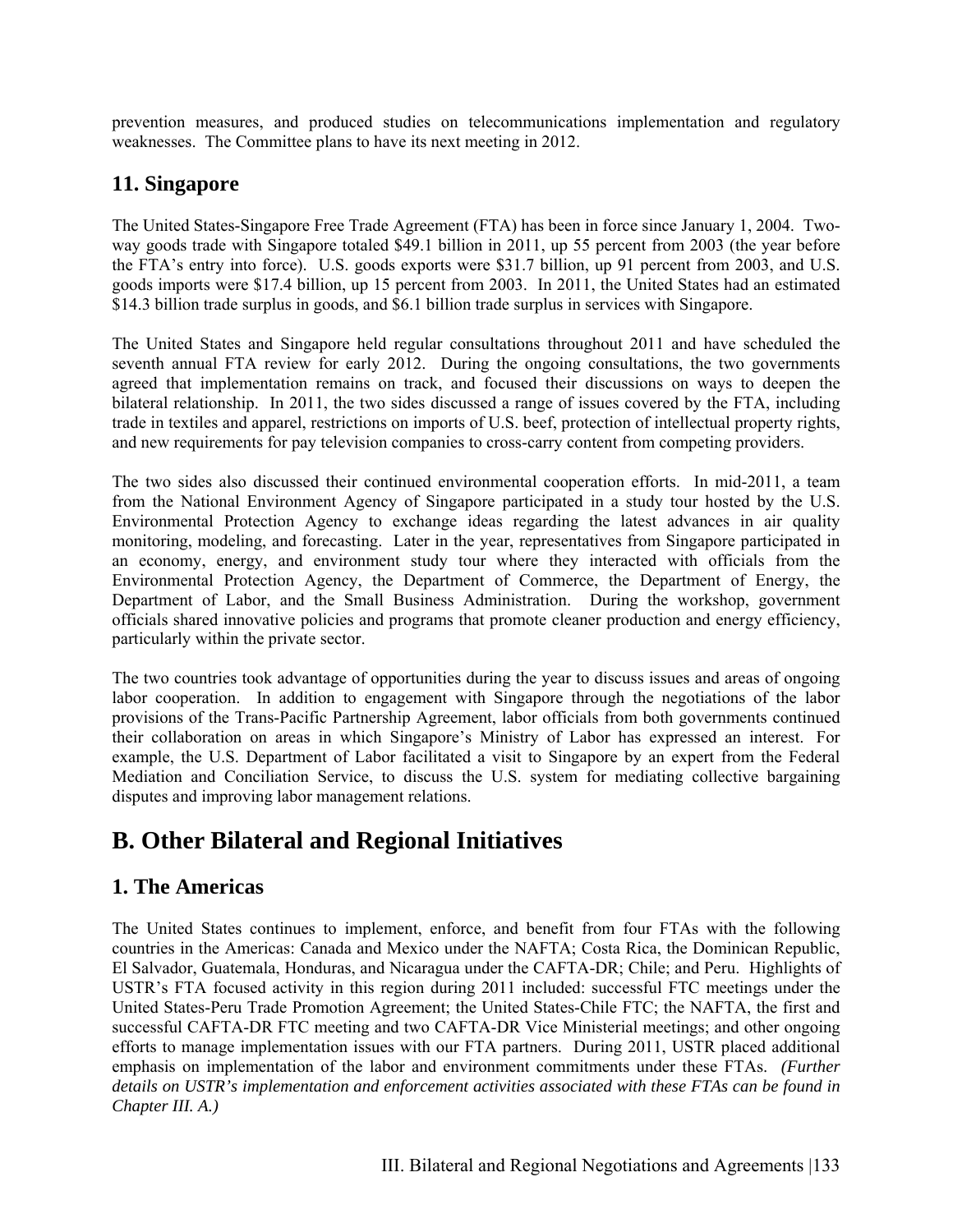#### **a. Congressionally Approved Free Trade Agreements**

On October 12, 2011, Congress passed, and on October 21, 2011, President Obama signed into law legislation approving the United States-Colombia Trade Promotion Agreement (the "Agreement"), securing a commercial partnership with a key ally whose economy is the third largest in the Central and South American region. Bipartisan support for the Agreement in the U.S. Congress was made possible by the efforts of the Obama Administration and the Colombian government to address a number of labor concerns. These concerns included insufficient protection of labor rights under Colombian laws and regulations, violence against Colombian labor activists and union members, and inadequate efforts to bring to justice those responsible for such violence. The Colombian Action Plan Related to Labor Rights announced on April 7, 2011, called for major, swift, and concrete steps by the Colombian government, most of which it has since taken. In addition, successful implementation of key elements of the Action Plan is a precondition for the Agreement to enter into force. To assess progress in implementing the Action Plan, the U.S. and Colombian governments will maintain intensive engagement at both technical and senior levels. The U.S. Government has begun cooperative work with the Colombian government to ensure that Colombia is in compliance with those obligations of the Agreement that will take effect on the day the Agreement enters into force.

Also on October 12, 2011, Congress passed, and on October 21, 2011, President Obama signed into law legislation approving the United States-Panama Trade Promotion Agreement (the "Agreement"). The bipartisan support for the Agreement was made possible by the efforts of the Obama Administration and the Panamanian government to address a number of issues relating to its tax and labor regimes. On labor, Panama undertook a series of administrative actions beginning in 2009 to further strengthen its labor laws and labor enforcement in the areas of subcontracting, temporary workers, employer interference with unions, bargaining with non-union workers, strikes in essential services, and labor rights in the maritime sector. In 2011, Panama reformed its labor laws to eliminate restrictions on collective bargaining for companies less than two years old and eliminated restrictions on collective bargaining and exemptions allowing for the use of temporary workers in the Barú Special Economic Zone and the Export Processing Zones. In terms of its tax regime, Panama has entered into a Tax Information Exchange Agreement with the United States, which enables Panama to provide the U.S. Government with the information it needs to enforce U.S. tax laws with respect to Panamanian business entities and financial accounts. Panama has also concluded tax treaties with a number of other countries. The U.S. Government has begun cooperative work with the Panamanian government on implementing the Agreement, reviewing the relevant laws and regulations to ensure that Panama is in compliance with those obligations of the Agreement that will take effect on the day the Agreement enters into force.

#### **b. Trade and Investment Framework Agreements and other Bilateral Trade Mechanisms**

USTR chaired bilateral meetings with non-FTA partners in the Americas to discuss market opening opportunities, including improved access for small and medium-sized businesses, and resolving trade issues with those governments. During 2011, USTR met with the government of Paraguay under the United States-Paraguay Joint Commission on Trade and Investment and with the government of Uruguay under the United States-Uruguay Trade and Investment Agreement (TIFA) and made progress toward solving outstanding trade problems and creating more comprehensive trade policy dialogues. Highlights included:

• The United States exchanged ideas with the government of Paraguay on a number of bilateral issues of mutual interest at an October 12-13, 2011 United States-Paraguay Joint Commission on Trade and Investment meeting in Washington. The United States and Paraguay discussed ongoing work under a bilateral Memorandum of Understanding (MOU) on intellectual property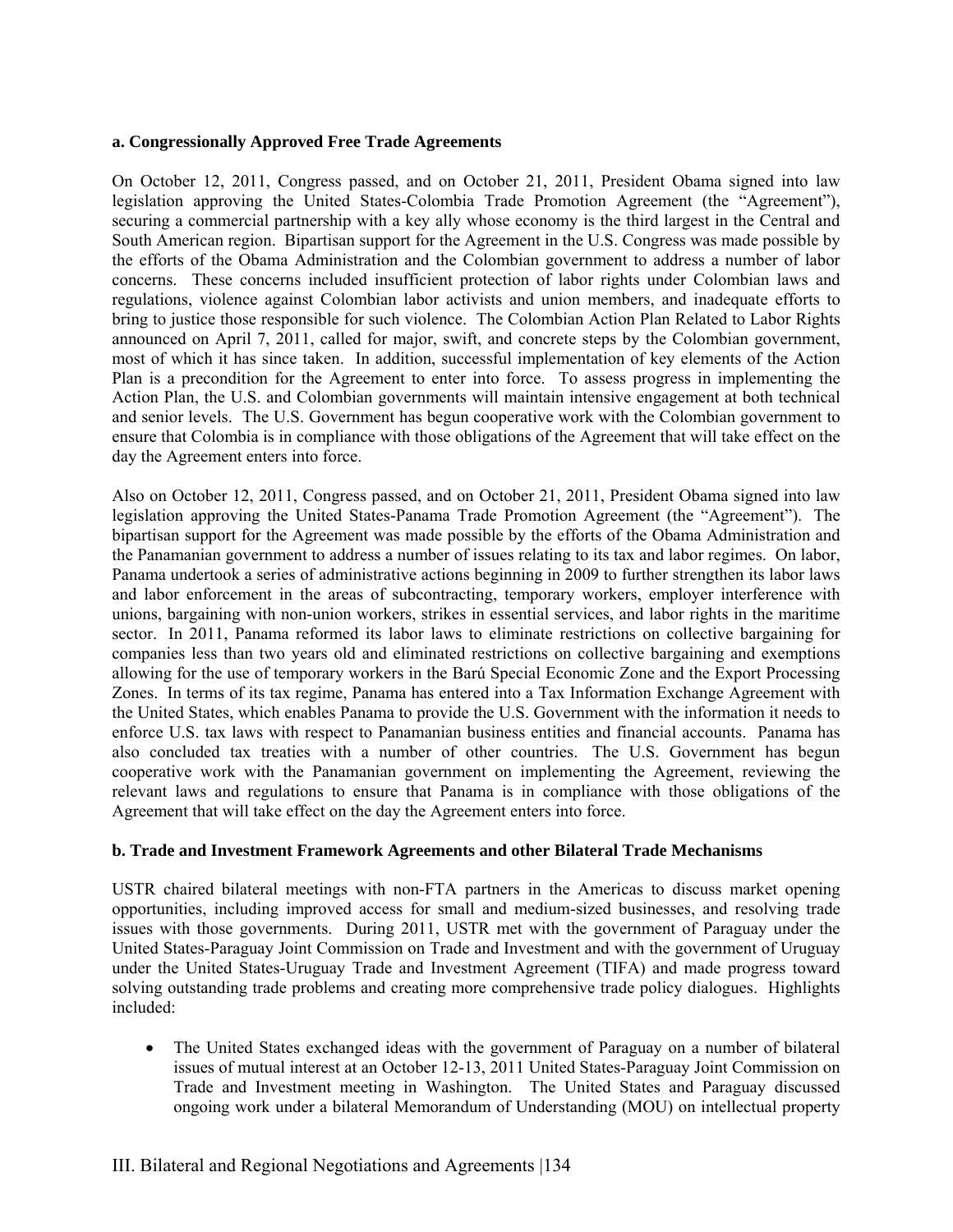rights issues, which enumerates Paraguay's commitments to implement institutional and legal reforms and to strengthen intellectual property rights enforcement and prosecution. The previous MOU was scheduled to terminate at the end of 2011; however, through an exchange of letters, the U.S. and Paraguayan governments extended it through April 2012. Talks are underway to extend the MOU for several years past April 2012.

 At an October 31, 2011 meeting in Washington of the United States-Uruguay Trade and Investment Council under the TIFA, the United States exchanged ideas with Uruguay on a variety of bilateral economic topics, including sanitary and phytosanitary issues affecting trade in agricultural goods, intellectual property protection, and continued implementation of two TIFA protocols on trade facilitation and public participation in trade and environment.

#### **c. Other Priority Work**

The United States continued its engagement with other countries in the region aimed at fostering bilateral trade relations and resolving trade problems during 2011. Highlights of USTR's other priority activities in the region include:

#### *Mexico:*

- In May 2010, President Obama and Mexican President Calderón agreed to create a High Level Regulatory Cooperation Council (HLRCC), which would work to "increase regulatory transparency, provide early warning of regulations with potential bilateral effects, strengthen the analytic basis of regulations, and help make regulations more compatible." The HLRCC met in August 2011 to develop its work plan.
- USTR worked with the U.S. Department of Transportation to resolve the longstanding dispute with Mexico concerning cross-border trucking services. As a result of these efforts, in 2011 Mexico first reduced, and then suspended in full, retaliatory duties on an array of U.S. products such as apples, certain pork products, and personal care goods. Mexico's retaliatory tariffs had been in place since 2009.

#### *Canada:*

- In February 2011, U.S. President Barack Obama and Canadian Prime Minister Stephen Harper announced two initiatives to ensure that the vital economic partnership between the United States and Canada continues to be a cornerstone of our economic competitiveness and security. Since the leaders' announcement, representatives from across the United States government worked with their Canadian counterparts to formulate the Beyond the Border (BTB) Action Plan and the Regulatory Cooperation Council (RCC) Action Plan, both of which were released in December 2011. Together, these initiatives will build on well-established bilateral cooperation on trade, investment, emergency preparedness, security, and defense.
- The United States encouraged Canada to make the enactment of copyright legislation that addresses the challenges of piracy over the Internet, including by fully implementing the WIPO Internet Treaties, a priority for its new government. The United States continues to encourage Canada to provide for deterrent level sentences to be imposed for IPR violations, as well as to strengthen enforcement efforts, including at the border. Canada should provide its customs officials with *ex officio* authority to stop the transit of counterfeit and pirated products through its territory. U.S. stakeholders have also expressed strong concerns about Canada's administrative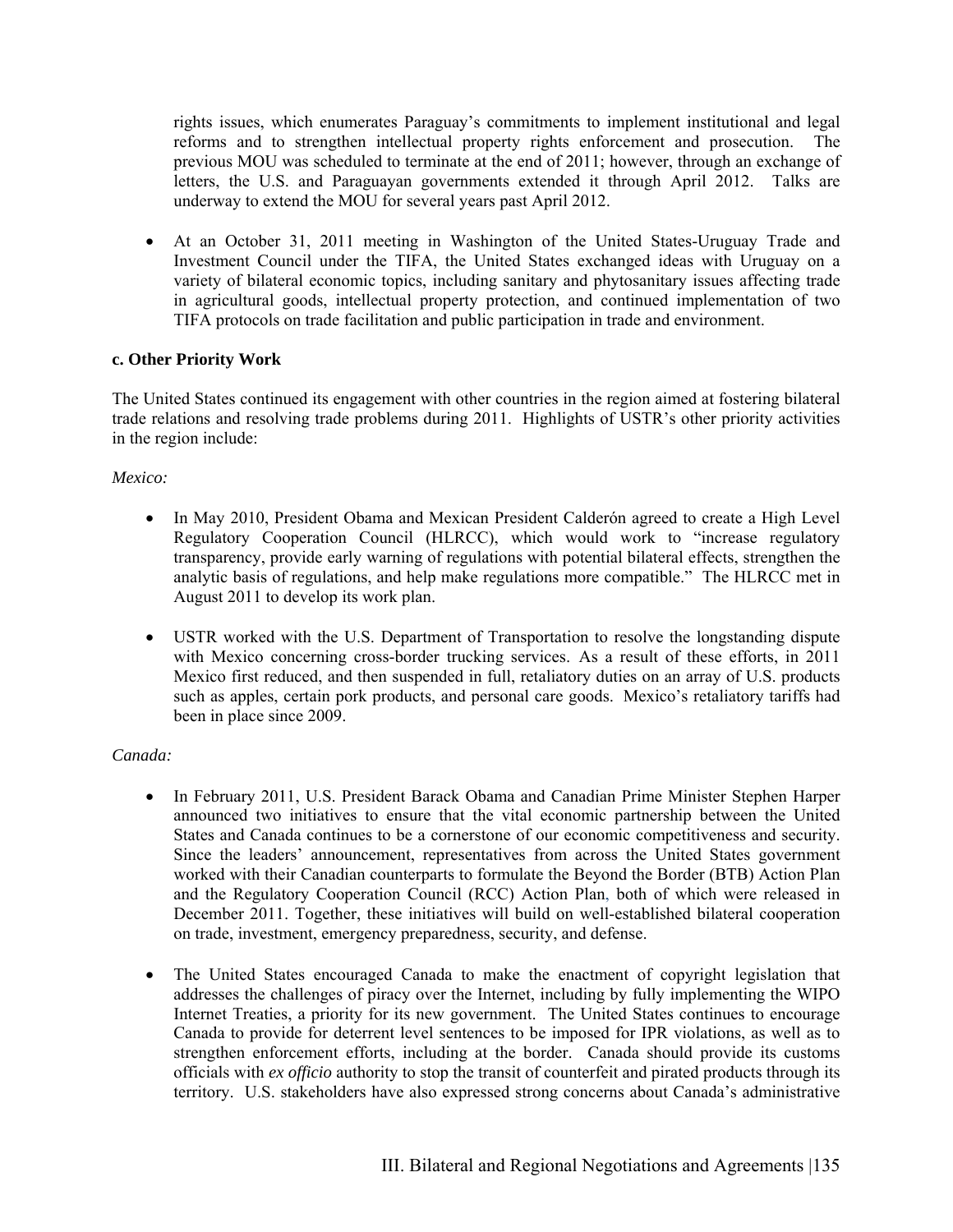process for reviewing the regulatory approval of pharmaceutical products, as well as limitations in Canada's trademark regime.

- In 2011, the United States and Canada entered into discussions on the extension of the 2006 Softwood Lumber Agreement (SLA). Article XVIII of the SLA provided that the SLA would remain in force until 2013, unless extended for two years by agreement of the Parties. On January 23, 2012, the United States and Canada signed a two-year extension of the SLA, so that the SLA will be in effect through October 12, 2015.
- The United States continues to enforce the SLA:
	- In 2009, an LCIA tribunal upheld U.S. claims that Canada failed to calculate export quotas properly and determined that in order to compensate for the breach, CN \$68.26 million (CN \$63.9 million, plus CN \$4.36 million in interest) should be collected through the imposition of an additional 10 percent export charge, based upon the value of the merchandise, on exports of softwood lumber to the United States. This amount was collected in June 2011.
	- In 2008, the United States requested arbitration over several provincial assistance programs that appeared to provide subsidies to Canadian producers in circumvention of the SLA. In 2011, an LCIA tribunal found that certain provincial programs in Quebec and Ontario breached Canada's obligations under the SLA. This finding resulted in the imposition of an additional 0.1 percent export charge on softwood lumber products from Ontario, and a 2.6 percent export charge on softwood lumber products from Quebec. The additional charges are expected to result in the collections of \$1.56 million and \$57.84 million, respectively. The additional duties began to be collected in March 2011.
	- In January 2011, the United States commenced a third arbitration under the SLA seeking compensatory adjustments for the under pricing of timber harvested from public lands in the interior region of British Columbia. The hearing in this arbitration is scheduled for the last week of February 2012.
	- As a result of the 1998 United States-Canada Record of Understanding on Agricultural Matters, the United States-Canada Consultative Committee on Agriculture (CCA) and the Province/State Advisory Group were formed in 1999 to strengthen bilateral agricultural trade relations and to facilitate discussion and cooperation on matters related to agriculture. The CCA met in May 2011, and December 2011 to reinforce the close working relationship between the two governments and their respective agricultural sectors.
	- The United States has had longstanding concerns about the monopolistic marketing practices of the Canadian Wheat Board. In December 2011, Canada passed the *Marketing Freedom for Grain Farmers Act,* which is designed to transition the Canadian Wheat Board from a crown corporation to a commercial entity over a period of five years.

#### *Brazil:*

• In June 2010, the United States and Brazil signed a framework agreement to avert the imposition of countermeasures of more than \$800 million on U.S. goods, services and intellectual property rights stemming from WTO rulings against certain U.S. domestic cotton support programs and export credit guarantees. The Framework outlines a way forward for the United States and Brazil to work towards a permanent resolution of these longstanding issues.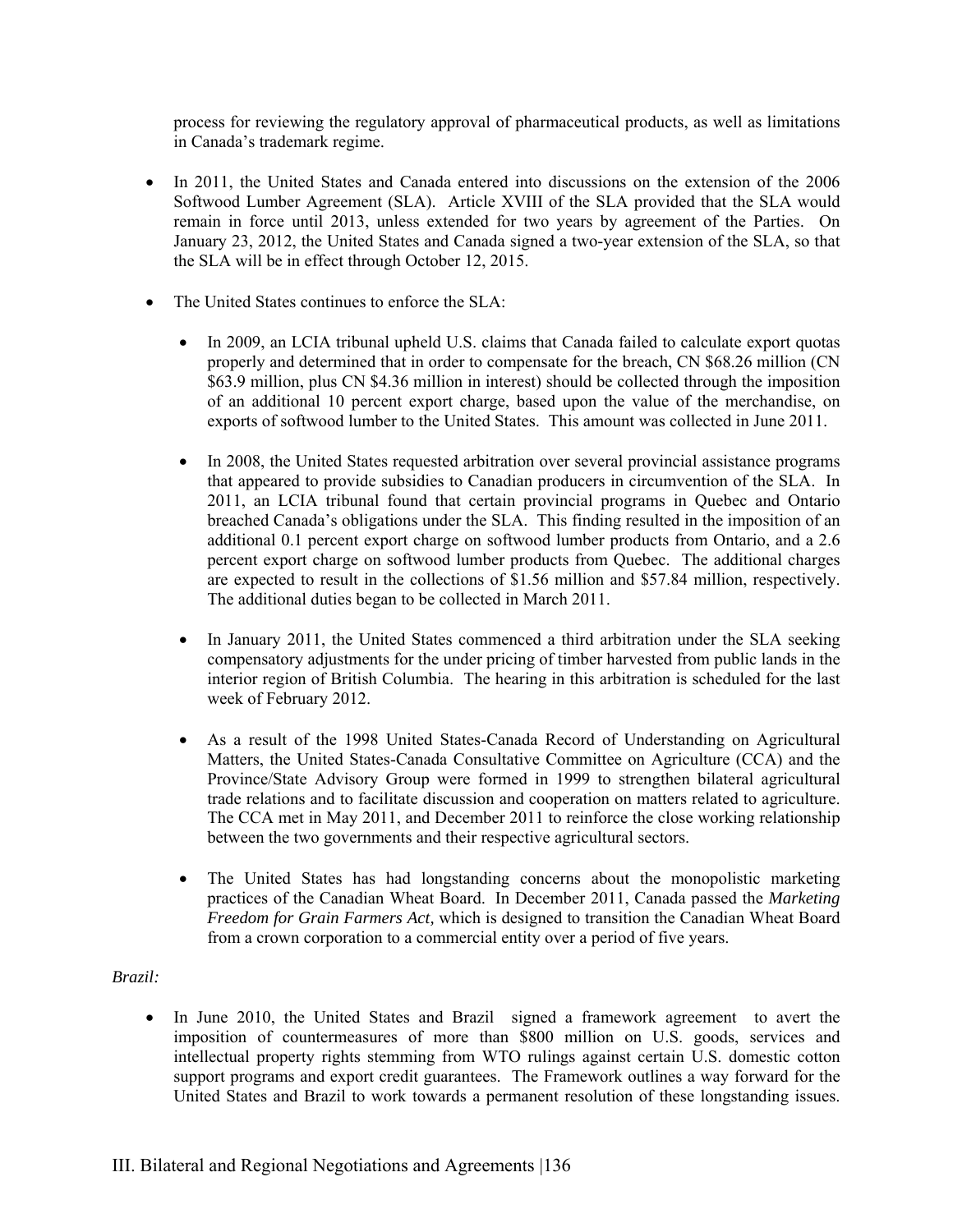The United States and Brazil met quarterly in 2011 under the Framework. *(See Chapter II.H.b. for additional information)*

• In March 2011, Ambassador Kirk accompanied President Obama on an official visit to Brazil to meet with newly elected President Dilma Rousseff and key members of her Administration. Presidents Obama and Rousseff highlighted the existing strong bilateral ties between the United States and Brazil, and discussed topics of bilateral, regional and global interest. They also agreed to expand cooperation in several areas, including trade and investment. Ambassador Kirk and Brazilian Minister of Foreign Relations Antonio Patriota signed the Agreement on Trade and Economic Cooperation, which creates a new bilateral trade dialogue with Brazil that provides a framework to deepen our cooperation on a number of issues of mutual concern, including innovation, trade facilitation, and technical barriers to trade. This agreement represents a significant achievement and is expected to expand our trade and investment relationship and become a foundation for cooperation in other trade fora.

#### *Costa Rica:*

 Costa Rica opened its market for mobile phone services, issuing licenses to two companies to compete with the former state-owned monopoly, in a much-anticipated breakthrough achievement required under the CAFTA-DR Agreement. This market opening also generates new opportunities for U.S. exports and employment by U.S. cell tower companies operating in Costa Rica.

# **2. Europe and the Middle East**

USTR's Office of Europe and the Middle East coordinates policy towards, and manages bilateral trade relations with, the European Union (EU) and its 27 Member States, non-EU European countries, Russia and certain of its neighbors, the Middle East, and North Africa. Priority activities in 2011 included: building initiatives in the Middle East and North Africa (MENA) to support ongoing political and economic reforms and trade and investment integration, including through the implementation of FTAs, BITs, and TIFAs; strengthening United States-EU trade relations to promote shared interests while addressing chronic and emerging EU barriers to U.S. exports; integrating Russia and other countries into the global trade community through completing negotiations for membership in the WTO; and working with countries wherever possible, through TIFAs and other arrangements, to resolve trade concerns, expand trade and investment opportunities, and foster commercial and trade policies grounded in the rule of law.

#### **a. New Approaches to Engagement with the Middle East and North Africa**

The revolutions and other changes that swept through MENA in 2011 prompted a comprehensive reevaluation of U.S. trade and investment policies toward this critical part of the world. In response to these events, USTR coordinated with other Federal agencies, outside experts, and stakeholders in both the United States and MENA partner countries to develop a trade and investment initiative to spur job growth and enhance regional trade. To pursue this initiative, USTR re-launched its TIFA with Tunisia, setting up specific working groups to develop the means of increasing trade and investment, and pursued similar initiatives with Egypt. USTR is also working in collaboration with EU and MENA trading partners to promote common interests in the stability and prosperity of the region.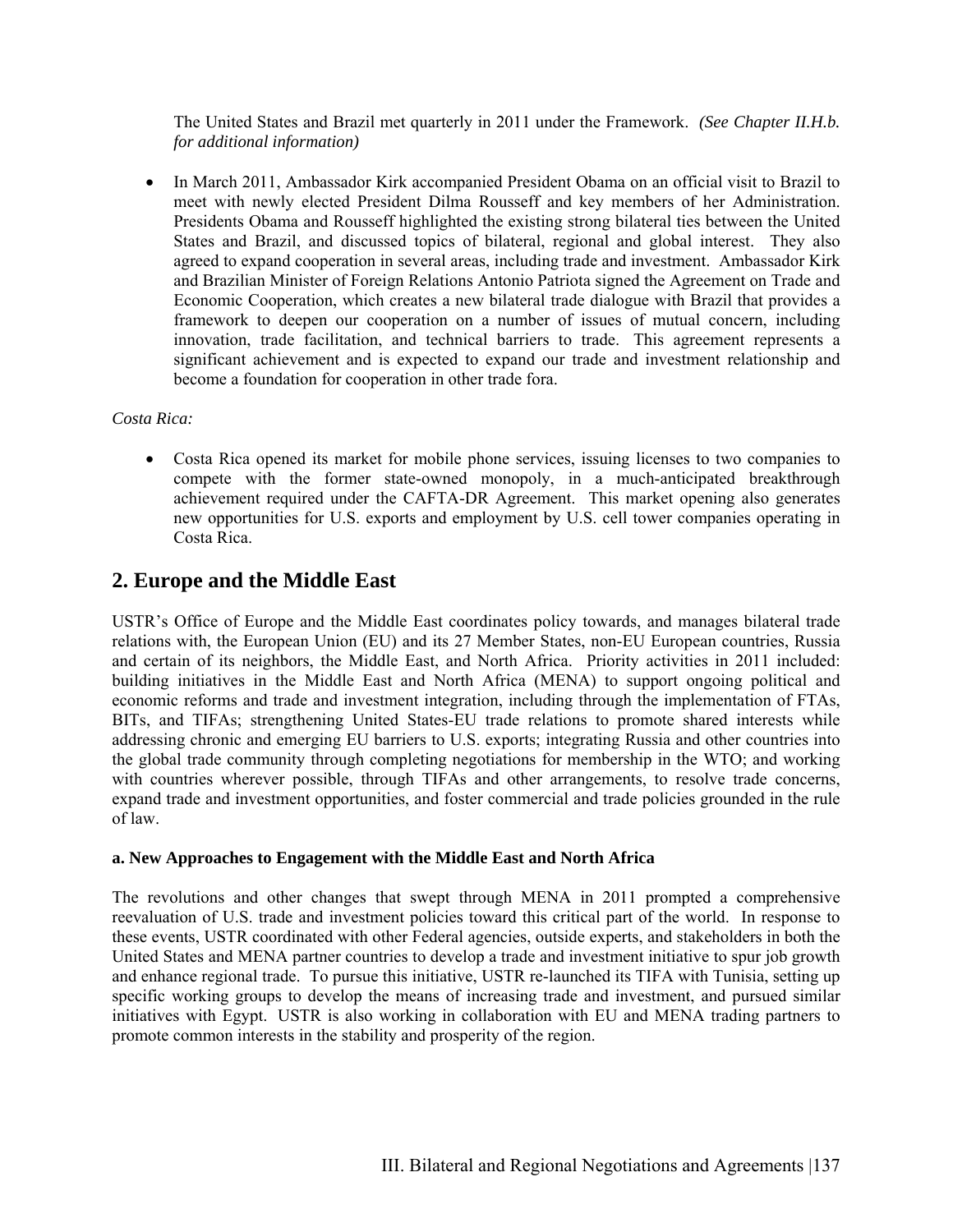The United States continued to implement, monitor, and enforce its FTAs with Bahrain, Jordan, Israel, Morocco, and Oman, which have produced export gains for U.S. producers. *(See Chapter III.A. for additional information)*

In 2011, USTR led several bilateral meetings under these frameworks, achieving notable progress toward solving outstanding trade issues and fostering effective trade dialogues with partner countries. The dramatic developments in certain countries in the region, most notably Egypt, Tunisia, and Libya, have provided new opportunities for engagement. In 2011, USTR revived its TIFA consultations with Tunisia under the new Tunisian government.

The United States has increased its engagement with the Gulf Cooperation Council (GCC) and its six member states (Saudi Arabia, United Arab Emirates, Bahrain, Oman, Qatar, and Kuwait), as the GCC continues to develop as a regional organization, aiming to harmonize standards, import regulations, and conformity assessment systems affecting U.S. trade.

#### **b. Deepening U.S.-EU Trade Relations**

The U.S. trade and investment relationship with the EU is the largest and most complex economic relationship in the world. Transatlantic trade flows (goods and services trade plus earnings and payments on investment) averaged \$4 billion each day through the first three quarters of 2011. The total stock of transatlantic investment exceeded \$3 trillion in 2010. These enormous trade and investment flows are a key pillar of prosperity in the United States and Europe, and countries around the world benefit from access to the markets, capital, and innovations of the transatlantic economy.

In 2011, USTR and other agencies interacted extensively with counterparts in the major EU governing institutions (the European Commission, the European Parliament, and the European Council) and with EU Member State governments on a number of trade policy priorities:

- *Launching of High Level Working Group on Jobs and Growth:* During their November 28 Summit meeting, President Obama and EU leaders established a High Level Working Group on Jobs and Growth (HLWG) that will identify and assess options for generating new transatlantic trade and investment in support of increased exports and jobs. The HLWG will be co-chaired by U.S. Trade Representative Ron Kirk and European Union Trade Commissioner Karel De Gucht. It will report to U.S. and EU leaders on its conclusions and recommendations throughout 2012.
- *Intellectual Property:* USTR engaged the EU on several important IPR issues during 2011, including identifying shared goals and strategies for promoting strong IPR protection and enforcement in key third country markets and international organizations. The United States and the EU worked closely together to bring the Anti-Counterfeiting Trade Agreement (ACTA) to conclusion, with the United States signing, and the European Commission obtaining authorization to sign, the Agreement in 2011. Through a variety of bilateral, plurilateral, and multilateral initiatives, the United States continued to promote and protect access to foreign markets for U.S. producers whose products use trademarks and generic terms, working to avoid problems created by the EU's expansive approach to its "geographical indications" system of providing intellectual property protection for agricultural and food products. USTR also led engagement aimed at promoting strong IPR protection and enforcement throughout Europe, including in the Czech Republic, Hungary, and Poland (three countries that were taken off the Special 301 Watch List in 2010) and through the strong regulatory measures to combat piracy on the Internet adopted in Italy and Spain.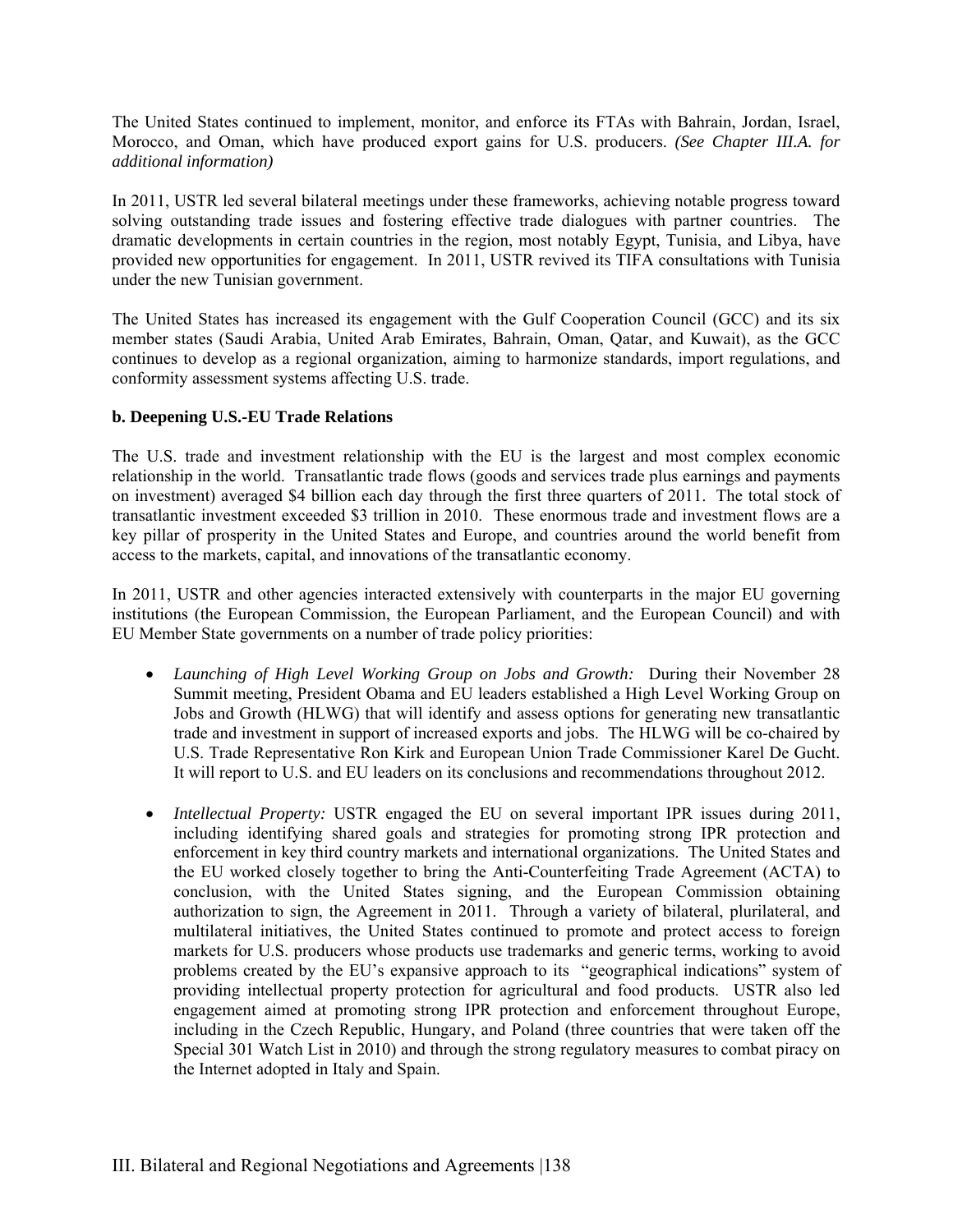- *Science-Based Regulation:* USTR and the U.S. Mission to the EU played an important role in informing the debate around EU legislation that could have banned the import or sale of food products derived from cloned livestock or their conventionally reproduced offspring, which would have caused severe damage to United States-EU farm trade. USTR also continued to lead U.S. engagement with the EU, both in Brussels and in meetings of the WTO Dispute Settlement Body, over regulations restricting imports of several major U.S. food and agricultural products, including products of agricultural biotechnology. (*See Chapter V.A. for additional information*)
- *Enlargement Compensation Negotiations:* The United States and the EU concluded long running negotiations under WTO rules regarding tariff compensation owed by the EU to the United States in connection with the enlargement in 2007 of the EU to include Bulgaria and Romania. Adoption of the resulting agreement by the two parties remained pending at the end of 2011.
- *Joint Efforts on Shared Concerns in Third Country Markets:* The United States and the EU collaborated during 2011 on the development and implementation of joint strategies to address market access and other trade-related problems of common concern in major emerging markets and other countries, including China, Russia, Japan, and Ukraine.
- *Joint U.S.-EU Promotion of Trade- and Investment-Related Reforms/Best Practices:* In 2011, the United States and the EU explored new avenues for cooperation in promoting trade and investment related reforms in the Middle East and North Africa. Initial areas of focus included support for small and medium sized enterprises (SMEs), regional integration, and trade facilitation. The United States and the EU also worked together to promote the April 2011 Trade Principles for Information Communication Technologies Services Trade in the WTO Committee on Trade in Services and in bilateral engagements with third countries.
- *Transatlantic Economic Council (TEC):* Under the TEC umbrella, USTR and other agencies collaborated with the EU during 2011 on several initiatives, including agreeing on a set of regulatory best practices aimed at reducing non-tariff barriers to trade; implementing a work plan on trade and other policy issues influencing access to industrial raw materials; and conducting two major exchanges on "best practices" for SMEs and their participation in international trade. A United States-EU Investment Working Group, which will look at bilateral and third-country investment issues, was launched during the summer and met for the first time in October 2011. During its November 29, 2011 meeting, the TEC reviewed progress on these initiatives and launched several other cooperative initiatives that have the potential to reduce existing non-tariff barriers (NTBs) or preempt future ones. The TEC agreed to establish a new dialogue on nanotechnology, aimed at preventing the adoption of unnecessarily divergent regulations and standards which could damage trade in this critical emerging sector. It launched an unprecedented effort to promote regulatory and standards cooperation in the emerging electric vehicles sector.

#### **c. Recent Successes and New Challenges in the United States-Russia Trade Relationship**

In November 2011, culminating 18 years of negotiations, Russia concluded its negotiations on acceding to the WTO. On December 16, the WTO Ministerial Conference adopted the terms and conditions of Russia's accession and extended an invitation to Russia to join the WTO. Russia will now undertake its domestic legislative procedures to ratify the package. Thirty days after it informs the WTO that it has completed that process, it will become a WTO Member. The steps Russia has taken in these negotiations, and will take as a WTO Member, will improve the environment for trading with, and investing in, Russia. Russia is undertaking enforceable market access commitments that will increase opportunities for U.S.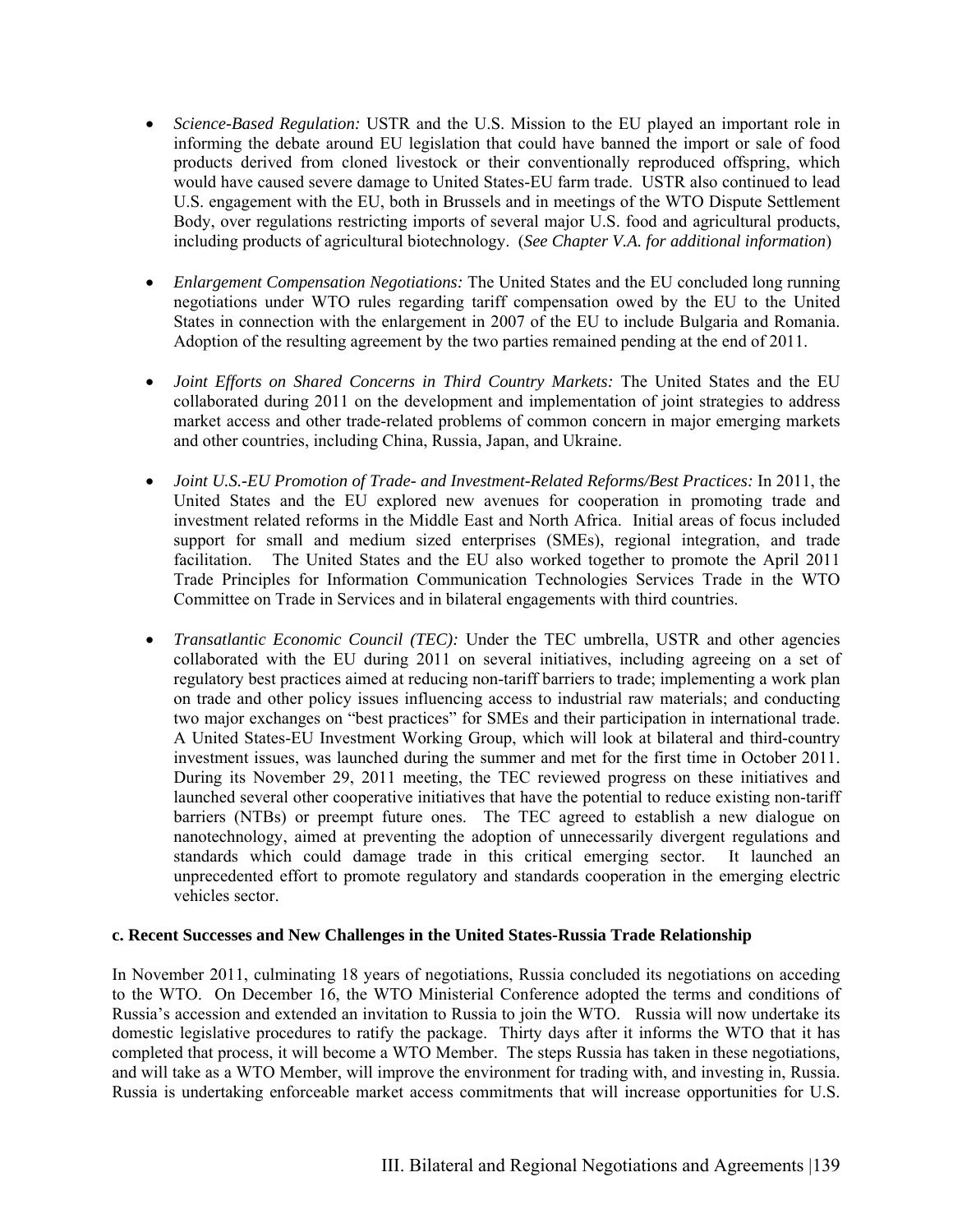exporters of goods and services. In addition, Russia will be required to apply its trade regime consistent with WTO rules, and the United States will have access to the WTO's dispute settlement procedures to enforce those rules. The increased transparency and predictability that comes with Russia's WTO accession will also enhance Russia's investment environment. *(See Chapter II.K.6 for more information)*

Throughout 2011, USTR also worked directly with its counterparts in the Russian government to advance the bilateral trade and investment relationship. USTR promoted the full implementation of several bilateral agreements, dating from November 2006, covering such areas as the inspection of meat processing facilities, protection of IPR, and import licensing for products with cryptographic capabilities. USTR also opposed protectionist measures introduced by Russia's government, such as unjustified sanitary and phytosanitary (SPS) restrictions, more restrictive tariff-rate quotas, and higher tariffs on a range of U.S. agricultural exports. The United States has also continued to monitor the implementation of the Russia-Kazakhstan-Belarus Customs Union, and its planned evolution into the Common Economic Space.

The United States continued to raise concerns about Russia's need for enhanced protection of IPR, particularly in the area of piracy on the Internet. The Bilateral Intellectual Property Rights Working Group, established under the 2006 agreement between the U.S. and Russian governments, continued to be a forum for constructive and dynamic dialogue. In addition, USTR officials participated in meetings of various working groups established under the United States-Russia Bilateral Presidential Commission.

#### **d. Other Priority Trade Activities**

Formal trade and investment agreements provide the context for much of U.S. trade and investment policy engagement in Europe, the Middle East, and North Africa. However, the United States also engages with key countries and regions outside of these established frameworks to promote enhanced trade and investment ties, increased U.S. exports, the development of intraregional economic ties, and WTO accession. (*See Chapter II.K.6. for more information)* Notable activities in 2011 included:

- *Turkey:* U.S. bilateral economic ties with Turkey have grown steadily over the last 15 years. However, there is additional room for growth in trade given Turkey's continuing development as a market, as well as its emerging role as a regional business hub. Recognizing Turkey's importance as a trading partner, USTR and the U.S. Department of Commerce co-chair U.S. Government participation in a new forum for engagement on economic and trade issues, the Framework for Strategic Economic and Commercial Cooperation (FSECC). The FSECC aims to reduce barriers to bilateral trade and investment, create opportunities for U.S. workers, farmers, and firms, and otherwise enhance bilateral economic cooperation. The first formal ministerial level meeting of the FSECC co-chairs occurred in October 2010. The United States and Turkey focused their successful TIFA meeting in 2011 on efforts to resolve outstanding issues and foster new channels of cooperation in preparation for the next meeting of the FSECC, envisioned for early 2012.
- *Ukraine:* The United States engaged with the government of Ukraine to oppose the imposition of restrictions on exports of grain that harmed U.S. grain traders. The United States also continued to work with the government of Ukraine to improve the protection and enforcement of intellectual property rights, and to address concerns with the administration of Ukraine's customs regime.
- *Southeastern Europe:* In 2011, the United States continued to engage the countries of this region on a variety of trade issues, including WTO accession, U.S. preference programs, and IPR protection. In December, USTR hosted the Economy Minister of Serbia for a discussion that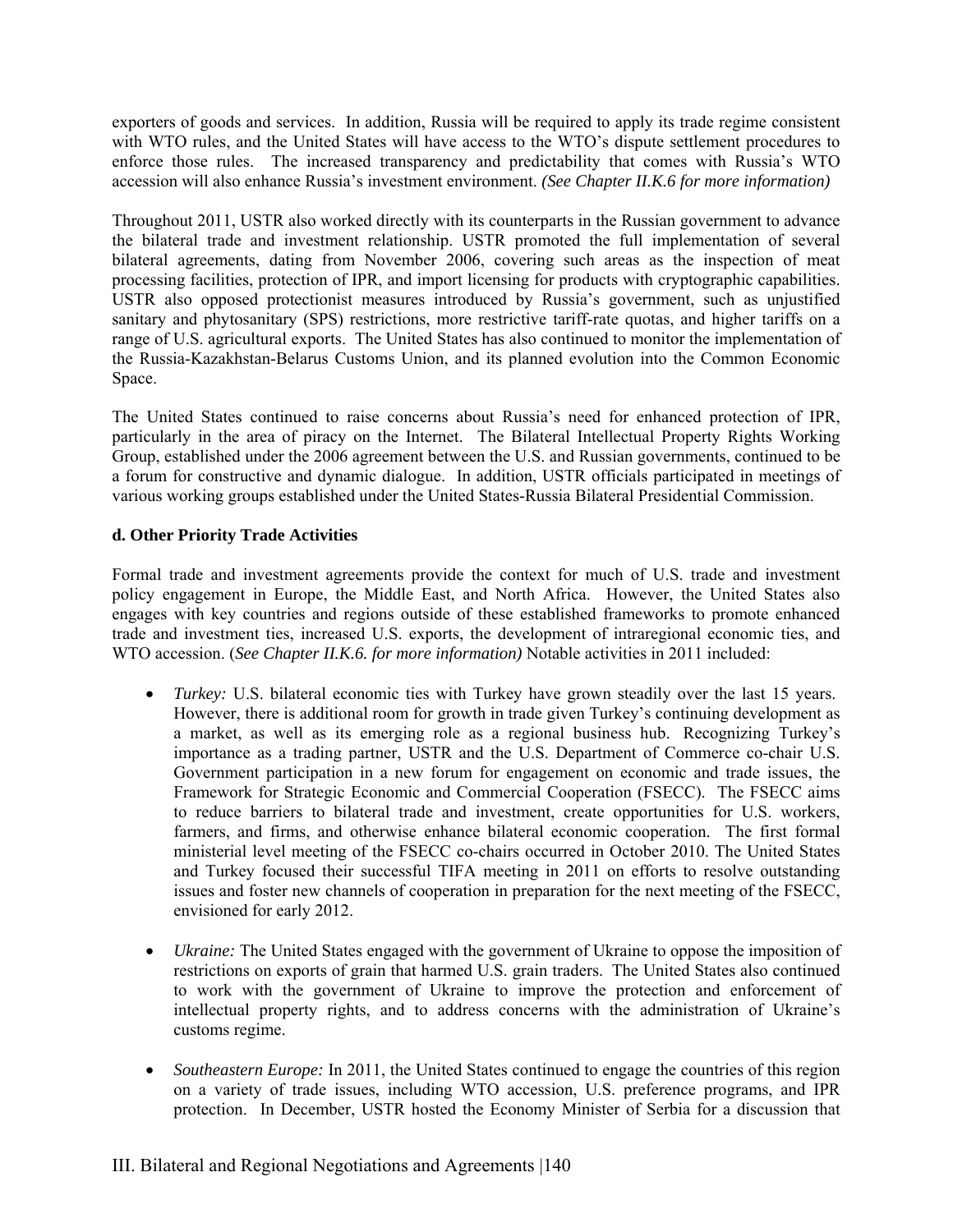focused on WTO accession and ways to promote increased bilateral trade between the United States and Serbia.

### **3. Japan, Korea, and the Asia-Pacific Economic Cooperation Forum**

#### **a. Japan**

#### *United States-Japan Trade Relations:*

The United States continued to engage Japan on a broad array of trade and trade-related issues throughout 2011, with the goal of expanding access to Japan's market. The United States and Japan launched the United States-Japan Economic Harmonization Initiative (EHI) as a forum for bilateral engagement on trade and economic issues. The EHI aims to contribute to economic growth through steps to harmonize regulatory and other approaches that help facilitate trade, address individual trade and business environment-related issues, and promote closer coordination on regional issues of common interest. The EHI complements the ongoing work of the United States-Japan Trade Forum, which met in January 2011 to discuss a range of bilateral issues and trade policy issues.

Through the EHI, Japan reported a range of important new measures taken during 2011 that help improve access for U.S. products and services to the Japanese market, including in sectors such as telecommunications, distribution, automobiles, and medical devices and pharmaceuticals, as well as on cross-cutting issues such as further strengthening intellectual property protection. The United States and Japan also worked on jointly developing a set of non-binding trade-related principles for information and communication technology (ICT) services. The principles, if widely adopted among other countries, will support the global development of ICT services, including Internet and other network-based applications that are critical to innovative electronic commerce, Internet search and advertising, data storage, and other services.

The United States continued to urge full resolution of longstanding bilateral irritants, including restricted access for U.S. beef, lack of a level playing field between Japan Post and private companies in the banking, insurance, and express delivery sectors, and limited access for U.S. automobiles.

The United States welcomed Prime Minister Noda's November 11, 2011 expression of Japan's intention to begin consultations with Trans-Pacific Partnership (TPP) countries towards joining the TPP negotiations. Following this announcement, USTR began close consultations with the U.S. Congress and domestic stakeholders, and sought public comments through a *Federal Register* notice. These steps started the process of assessing Japan's readiness to meet the TPP's high standards for liberalizing trade and to address specific issues of concern to the United States regarding barriers to agriculture, services, and manufacturing trade, including non-tariff measures.

In addition, the United States also worked closely with Japan to address shared trade concerns, including those in third country markets, bilaterally and multilaterally. The United States and Japan cooperated to conclude negotiations for the Anti-Counterfeiting Trade Agreement (ACTA), which eight ACTA negotiating partners signed on October 1, 2011. The ACTA will strengthen the international legal framework for effectively combating global proliferation of commercial scale counterfeiting and piracy, and deepen international cooperation to promote strong intellectual property rights (IPR) enforcement practices.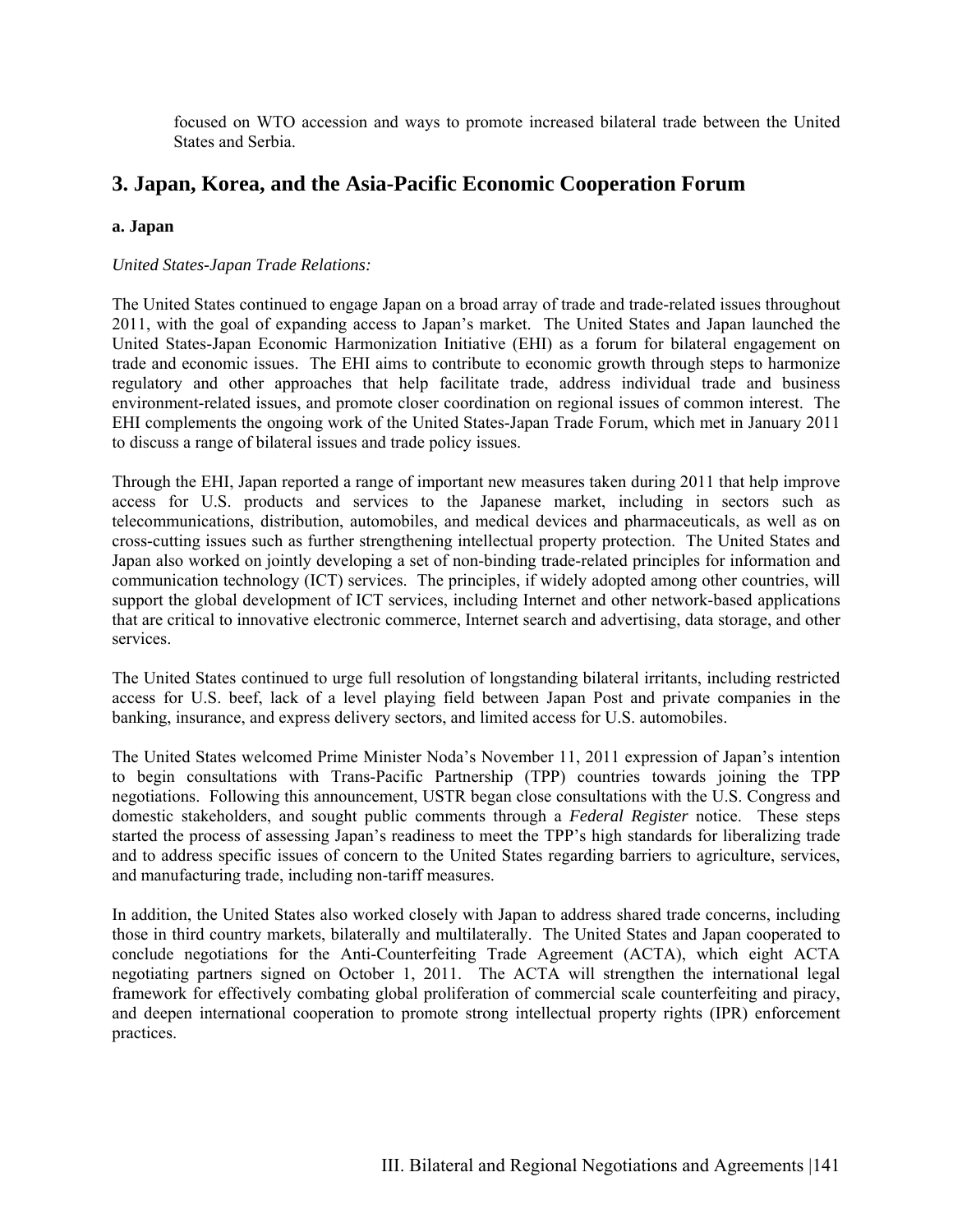#### **b. Republic of Korea**

#### *U.S.-Korea Trade Agreement:*

In 2011, following an agreement in December 2010 that resolved outstanding issues, the Administration continued to build on extensive consultations with Members of the U.S. Congress and other stakeholders to produce strong bipartisan support for the United States-Korea (KORUS) trade agreement. On October 12, 2011, Congress passed legislation approving KORUS, and on October 21, 2011, President Obama signed the legislation into law. Shortly thereafter, on November 22, 2011, Korea's National Assembly also approved the agreement. Once it enters into force, the KORUS trade agreement will provide preferential access for U.S. businesses, farmers, ranchers, services providers, and workers to what is now the United States' seventh largest export market, help solidify the two countries' long-standing alliance, and underscore the U.S. commitment to, and engagement in, the Asia-Pacific region. The KORUS trade agreement will strengthen and expand ties with an important strategic partner in Asia, and is expected to increase annual exports of American goods by up to \$11 billion, supporting 70,000 American jobs from goods exports alone. The agreement provides for the elimination of tariffs on over 95 percent of industrial and consumer goods within 5 years and on nearly two-thirds of U.S. agricultural exports immediately, and will level the playing field and enhance market access for U.S. exporters, including those in the automotive sector.

In December 2011, the United States and Korea began to review both countries' laws and regulations in order to ensure that each country complies with its respective obligations under the agreement. Once this review process has successfully concluded and the agreement enters into force, USTR will monitor Korea's compliance with its obligations, and will actively enforce U.S. rights under the agreement.

#### *United States-Korea Trade Relations:*

In addition to USTR's regular interaction with counterparts in the Korean government, formally scheduled bilateral trade consultation meetings are held to address bilateral trade issues as they emerge. These meetings, which USTR leads, and in which other U.S. international economic agencies participate, serve as the primary forum for discussing and resolving trade-related issues, and are augmented by a broad range of senior level policy discussions. In 2011, the United States and Korea held bilateral trade consultations on two occasions, in May and September, in which they discussed a number of bilateral trade issues, including measures to enhance copyright protection and to improve transparency for labeling electronic products.

Since Korea reopened its market to imports of U.S. beef in June 2008, it has provided important market access for U.S. beef and beef products from animals less than 30 months of age. From January through November 2011, U.S. exports of beef and beef products to Korea reached nearly \$618 million, making Korea the fourth largest U.S. beef export market.

The United States and Korea also cooperated extensively in a wide range of multilateral fora to advance opening markets. Korea was one of eight participants to join in efforts to strengthen international intellectual property rights (IPR) enforcement in negotiating the ACTA, signed on October 1, 2011. The ACTA will strengthen the international legal framework for effectively combating global proliferation of commercial-scale counterfeiting and piracy and deepen international cooperation to promote strong IPR enforcement practices. In APEC, the two economies worked together closely to achieve significant and concrete outcomes on a variety of initiatives to strengthen regional economic integration in the Asia-Pacific, including to address tariff and non-tariff barriers for environmental goods and services, and to strengthen good regulatory practices.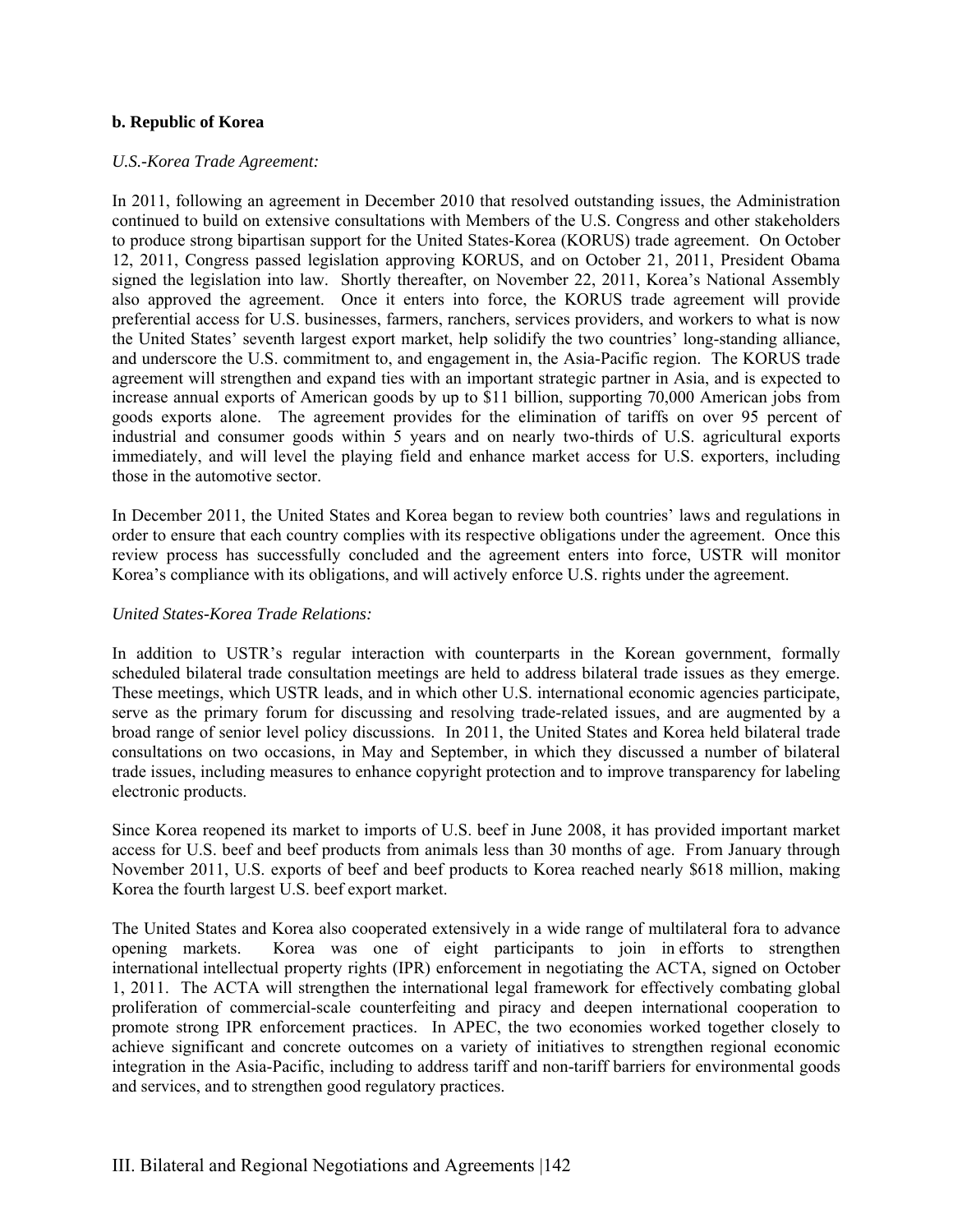#### **c. APEC**

#### **Overview**

Since it was founded in 1989, the Asia-Pacific Economic Cooperation (APEC) forum has been instrumental in promoting regional and global trade and investment. In 2011, the United States hosted APEC for the first time since 1993, providing a unique opportunity to reduce barriers to U.S. exports and to more closely link our economy with the dynamic Asia-Pacific region. As host, the United States identified priority areas for APEC work in 2011: strengthening regional economic integration and expanding trade; promoting green growth; and advancing regulatory convergence and cooperation. In Honolulu, Hawaii, APEC Leaders committed to a series of practical, ambitious actions in these areas with the ultimate goal of achieving a seamless regional economy that will create more jobs, and expand opportunities for U.S. exporters, services providers, and workers, providing greater economic growth across the region.

In 2010, the 21 APEC member economies collectively accounted for 44 percent of world trade and 55 percent of global GDP. In 2011, United States**-**APEC total trade in goods was an estimated \$2.3 trillion. Total trade in services was \$317 billion in 2010 (latest data available). The significant volume of U.S. trade in the Asia-Pacific region underscores the importance of the region as a market for U.S. exports.

#### **2011 Activities**

*Strengthening Regional Economic Integration and Expanding Trade*: Supporting the President's goal of doubling exports in five years, the United States, as host of APEC in 2011, was able to gain agreement to reduce barriers to trade and investment in a number of areas. APEC Leaders agreed to address nextgeneration trade and investment issues, including through trade agreements and a free trade area of the Asia-Pacific. Specifically, APEC Leaders agreed to advance a set of policies to promote effective, nondiscriminatory, and market driven innovation policy to establish a model for innovation in the region and prevent barriers from emerging to trade and investment in U.S. technology products and services in Asia-Pacific markets. APEC Leaders also agreed on areas of cooperation that could be included in our trade agreements to promote the participation of SMEs in global production chains. APEC Leaders also agreed to implement the APEC Cross Border Privacy Rules System to reduce barriers to information flows, enhance consumer privacy, and promote interoperability across regional data privacy regimes. APEC Leaders committed to show leadership to launch negotiations to expand the product scope and membership of the WTO Information Technology Agreement, which could create significant market enhancing opportunities for U.S. high technology companies.

To reduce the time, costs, and uncertainty of moving goods throughout the region, APEC economies agreed to establish commercially useful *de minimis* values that will result in the exemption of low value shipments from customs duties or taxes and that will further streamline entry documentation requirements. Some economies took the additional step of committing to establish *de minimis* values of at least \$100 for shipments entering their economies through a "pathfinder" commitment. APEC Leaders also placed greater emphasis on helping SMEs in 2011 by agreeing to undertake a set of specific actions to address top barriers facing small businesses in trading in the region. These actions will provide direct and practical benefits to small businesses, including by making it easier to register intellectual property, identify customs documentation requirements, and take advantage of preferential tariff rates through trade agreements. Building on APEC's tradition of promoting effective intellectual property rights protection and enforcement in the region, APEC Ministers adopted guidelines for effective intellectual property enforcement at the border and effective practices to address unauthorized camcording, which is the major source of pirated motion pictures world-wide. To improve food security, APEC Leaders reaffirmed their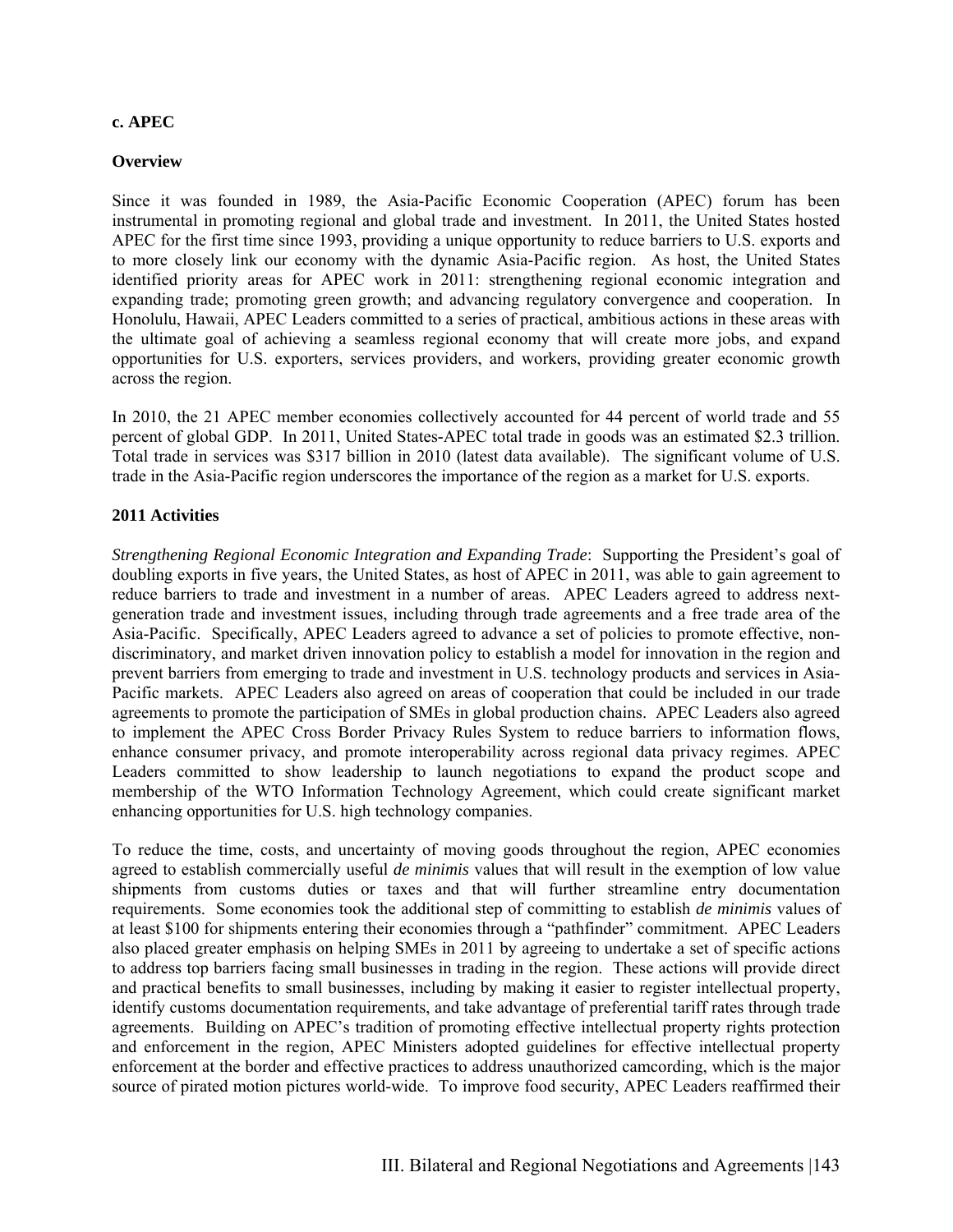commitment to a standstill on export restrictions. APEC also established the Policy Partnership on Food Security to further integrate the private sector into APEC's work to enhance food security in the region.

*Promoting Green Growth:* One of the Administration's top priorities as host of APEC this year was to promote green growth in concrete and practical ways that will foster environmental protection, create new jobs, and new export opportunities for our environmental businesses. When APEC Leaders met in Honolulu, they agreed to take several important and meaningful steps to advance green growth. Leaders committed to reduce applied tariffs on environmental goods to five percent or less by 2015, and to work in 2012 to develop a list of environmental goods on which tariffs will be cut. Economies also agreed to eliminate local content requirements that distort environmental goods and services trade, and refrain from imposing new ones. Finally, APEC Leaders made commitments related to transparency in government support and procurement policies, regulatory coherence, and duty free treatment of environmental goods in FTAs. Together, these commitments will lower the costs of the environmental goods and services in the region that are needed to reduce pollution, provide safe drinking water, and combat climate change.

APEC also agreed to increase transparency in the treatment of remanufactured goods and establish a "pathfinder" commitment to treat remanufactured goods like new goods, streamline procedures for the temporary importation of energy-efficient test vehicles, work to implement appropriate measures to prohibit trade in illegally harvested forest products, and establish an experts group to combat illegal logging and associated trade.

*Advancing Regulatory Convergence and Cooperation:* Building on efforts in the United States to improve the quality of regulations in order to boost productivity and job creation, while also protecting the environment and ensuring public health and safety, APEC Leaders committed to improve the quality of the regulatory environment in APEC economies. Specifically, they agreed to take steps by 2013 to implement good regulatory practices, including ensuring internal coordination of regulatory work, assessing regulatory impacts, and conducting public consultations. In addition, the United States and its partners undertook work in 2011 to prevent technical barriers to trade-related to emerging green technologies, including smart grid interoperability standards, green buildings, and solar technologies. To strengthen food safety systems and facilitate trade, an innovative public-private partnership was launched to create a Global Food Safety Fund at the World Bank to strengthen food safety collaboration.

Finally, APEC members agreed to promote regulatory convergence and cooperation in key sectors. APEC continued its work to assist implementation of the Globally Harmonized System of Classification and Labeling of Chemicals, and clarify aspects of implementation of the EU's regulation on Registration, Evaluation, Authorization, and Restriction of Chemicals. APEC also reached agreement on a strategic framework outlining a multiyear program of activities for achieving regulatory convergence for medical products by 2020, agreed to adopt measures to ensure transparency and stakeholder consultation in regulatory and health policy processes, launched work to address the growing problem of hospital acquired infections, and developed an Action Plan to reduce the economic burden of non-communicable disease through sharing of best practices and the establishment of innovative public-private partnerships. APEC agreed to expand the innovative Services Trade Access Requirements Database as a valuable tool for businesses to acquire information on regulatory requirements for a range of service sectors in APEC economies. APEC agreed to reduce unnecessary testing and to streamline paperwork associated with official certification requirements related to wine trade. Lastly, APEC committed to promote and adopt regulatory approaches that are transparent, science-based, consistent with international obligations, and to take into account, where appropriate, existing international standards with respect to innovative agricultural technologies.

*Supporting the Multilateral Trading System and Resisting Protectionism:* In 2011, APEC Leaders and Ministers issued strong statements of support for the underlying institutional strength and value of the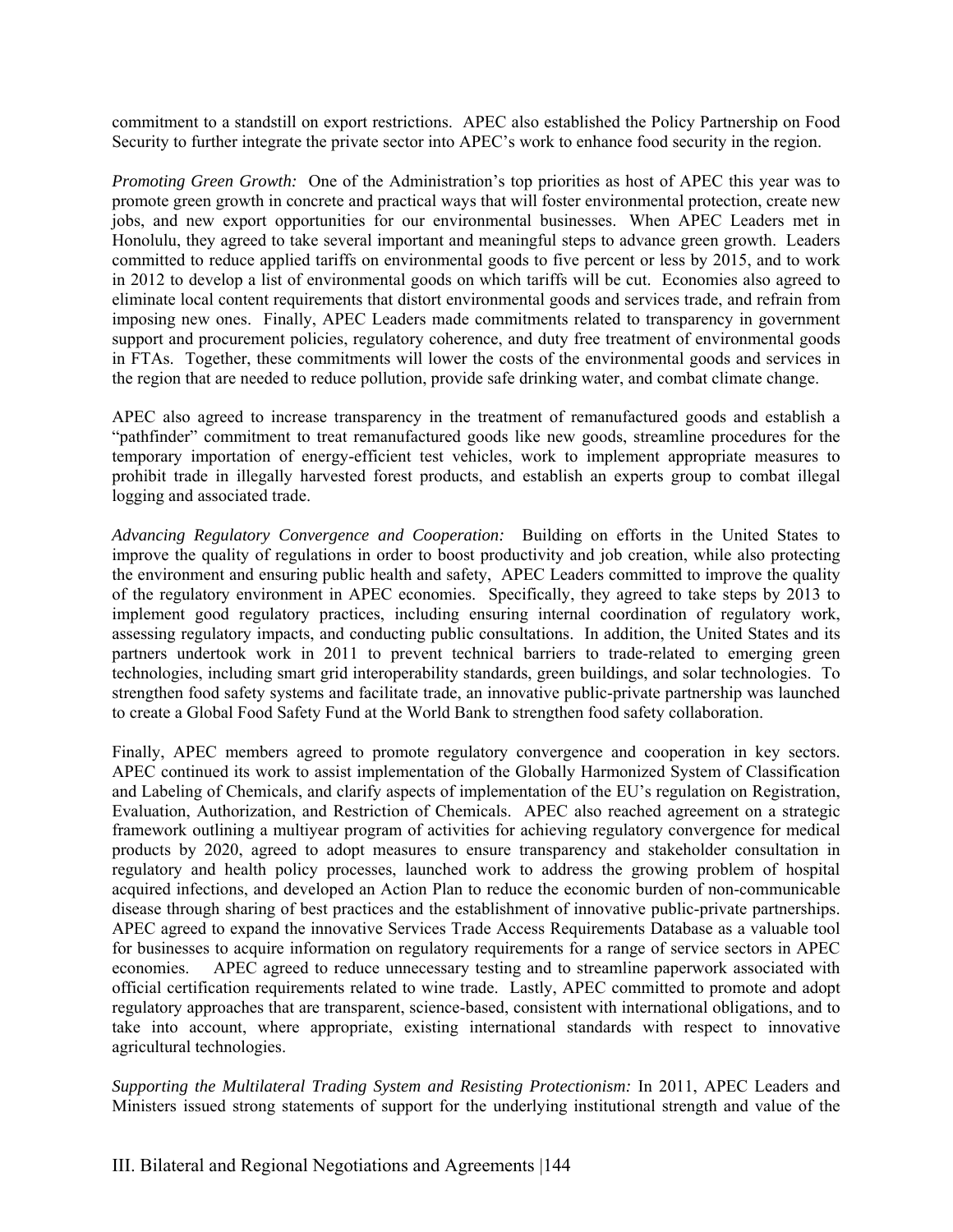rules-based multilateral trading system embodied in the WTO. They also emphasized collective concerns regarding the impasse confronting the Doha Development Agenda (DDA), and agreed to look for fresh and credible approaches to the ultimate conclusion of the DDA. Leaders and Ministers also reaffirmed their commitment to keep markets open and avoid all forms of protectionism, as well as their commitment to refrain from raising new barriers to trade and investment through the end of 2015.

# **4. China, Hong Kong, and Taiwan**

#### **a. China**

See 2011 USTR Report to Congress on China's WTO Compliance: http://www.ustr.gov/webfm\_send/3189

#### **b. U.S.-Hong Kong Trade Relations**

The United States continued its efforts to expand trade with Hong Kong, a Special Administrative Region of the People's Republic of China. The United States continued to press Hong Kong to open its market to U.S. beef and beef products, which have been restricted since December 2003. Hong Kong's market is currently open to deboned beef from animals less than 30 months of age. Hong Kong authorities conducted a verification visit to beef processing facilities in the United States in October 2009 and prepared a report based on their findings in August 2010. The United States will continue to engage with Hong Kong to establish science-based access for U.S. beef and beef products in 2012.

#### **c. U.S.-Taiwan Trade Relations**

During 2011, the United States worked to expand opportunities for U.S. exports to Taiwan. Working level officials engaged Taiwan throughout the year under the United States-Taiwan Bilateral Trade and Investment Framework Agreement (TIFA) process on the range of issues affecting bilateral trade and investment ties. Despite these efforts, continuing concerns regarding Taiwan's shortcomings in meeting its bilateral obligations and additional concerns about whether certain of Taiwan's sanitary and phytosanitary measures are based on science made it impossible to hold a high-level meeting of the TIFA Council on Trade and Investment. Rebuilding confidence in Taiwan as a reliable trading partner will be critical to reenergizing the TIFA process, and the United States will engage Taiwan closely in 2012 to seek resolution of the high-priority policy concerns that have undermined our trade dialogue in recent years.

The United States continues to press Taiwan to address a number of U.S. concerns regarding Taiwan's sanitary and phytosanitary measures. Taiwan maintains a ban on the use of ractopamine, a feed additive that improves feed efficiency, increases meat yield, and reduces waste. Ractopamine is approved for use in the United States and many other countries. This restriction continues to cause disruption to U.S. exports of beef and pork to Taiwan, even though Taiwan's own risk assessment determined that there is no health risk associated with the use of ractopamine. In 2007, after Taiwan had found that there is no health risk and notified the WTO of its intention to establish a maximum residue level (MRL) for ractopamine, other factors, including pressure from domestic political constituencies, appear to have caused Taiwan not to move forward with implementing science-based measures. More broadly, Taiwan's failure to adopt internationally established pesticide and other agrochemical MRLs, or develop its own science-based MRLs in a timely manner, has resulted in rejections of various U.S. agricultural products, including fresh fruits and vegetables, grains, and oilseeds. Taiwan has made progress in reducing the backlog of MRL applications, but imports of U.S. agricultural products remain at risk of rejection for pesticides and other agrochemicals approved and widely used in the United States and internationally that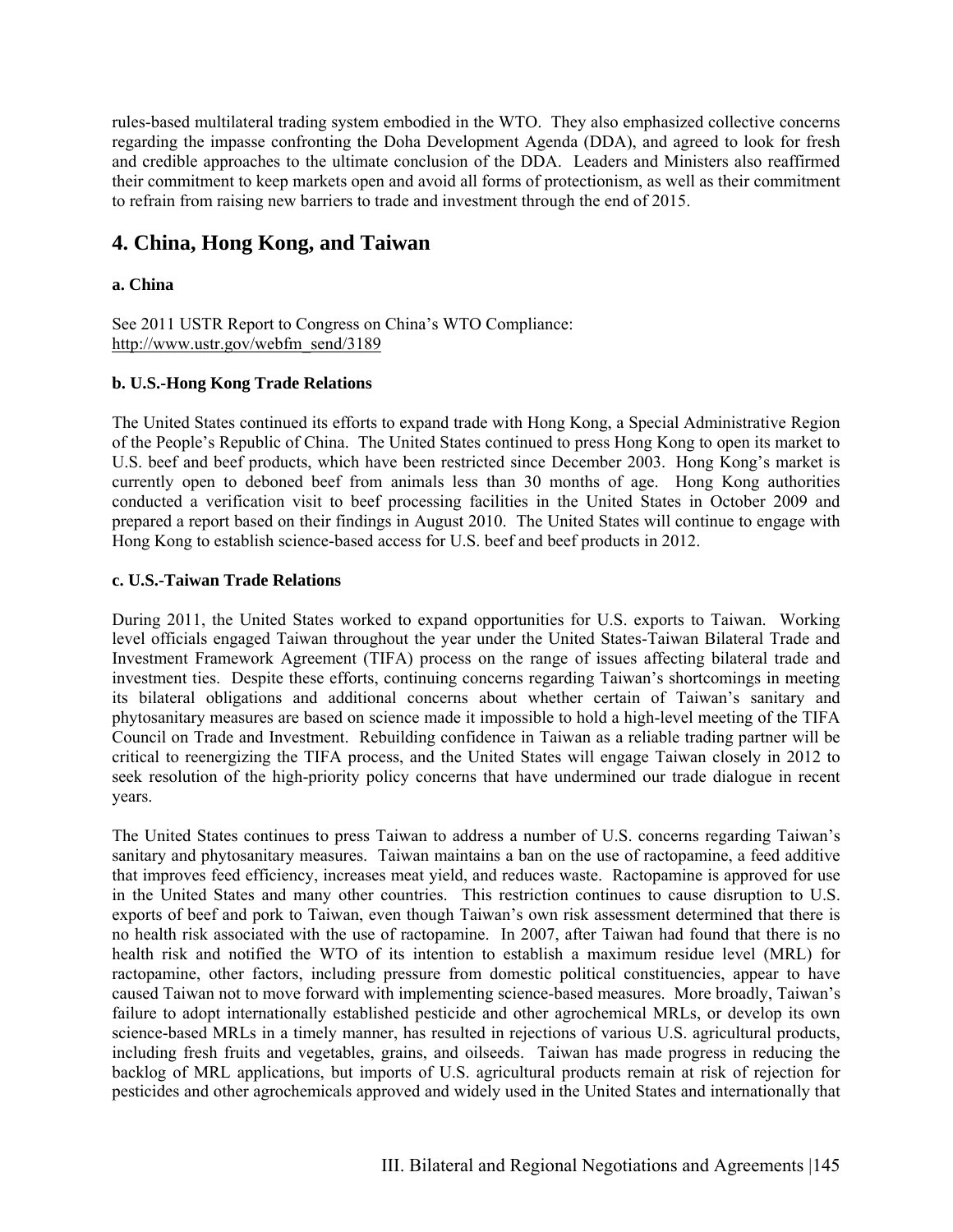have not yet been reviewed and approved in Taiwan. The United States will continue to work closely with Taiwan in 2012 to resolve these systemic concerns.

The United States continued its efforts to encourage Taiwan to provide market access for the full range of U.S. beef and beef products in a manner consistent with World Organization for Animal Health (OIE) guidelines for Bovine Spongiform Encephalopathy (BSE), as well as with Taiwan's own risk assessment, which found that U.S. beef is safe. The United States continued to press Taiwan to comply fully with the science-based and OIE-consistent 2009 bilateral protocol that would have provided full market access for U.S. beef and beef products. On January 5, 2010, Taiwan's Legislative Yuan (LY) approved an amendment to Taiwan's Food Sanitation Act that had the effect of banning the import of ground beef and certain offals from the United States. This ban is inconsistent with Taiwan's obligations under the protocol. Taiwan authorities have also implemented a range of administrative measures that have disrupted trade and created uncertainty in the market. In particular, disruptions have occurred because of Taiwan authorities' failure to adhere to predictable inspection and testing practices that are appropriately focused on legitimate food safety concerns. The United States has made some progress in working with Taiwan to eliminate certain of these problematic administrative measures, but serious concerns remain. USTR will continue to press Taiwan to act in a manner consistent with science, as well as its obligations under the bilateral protocol, and to refrain from taking measures that overly burden trade in beef and beef products.

The United States also continued to engage Taiwan on issues related to fulfilling Taiwan's WTO Country Specific Quota (CSQ) for importation of U.S. rice, expressing concerns that Taiwan's ceiling price mechanism was non-transparent and causing unnecessary trade disruptions. In 2007 and 2008, public sector rice tenders for U.S. rice repeatedly failed due to Taiwan's ceiling price mechanism. Throughout 2009 and 2010, the United States worked with Taiwan to seek improvements to the rice import system, and to address the shortfalls in Taiwan's procurement of U.S. rice in 2007 and 2008. As a result of these efforts, it appears that Taiwan successfully filled the U.S. country specific tenders in 2009, 2010 and 2011. However, Taiwan has still not taken steps to address the shortfall in 2007 and 2008, and the United States continues to have concerns about the ceiling price mechanism.

Intellectual property rights protection and enforcement also continue to be important issues in the United States-Taiwan trade relationship. The United States recognizes Taiwan's continuing efforts to improve enforcement of IPR and has continued to deepen bilateral cooperation activities with Taiwan on these issues. In 2011, the United States provided training to Taiwan patent examiners and conducted other capacity building and information exchange activities. In April 2009, the LY amended the Taiwan Copyright Law to require Internet service providers (ISPs) to undertake specific and effective notice and takedown actions against online infringers, to avoid certain forms of liability for the infringing activities of users on their networks. The United States will continue to engage Taiwan on implementation of its ISP liability legislation, as ISPs and rights holders have been working to finalize an effective Code of Conduct to implement the notice and takedown provisions. Some music rights holders have expressed concerns about amendments passed in January 2010 to the Copyright Act and the Copyright Collective Management Organization Act. These amendments grant the Taiwan Intellectual Property Office the power to set royalty rates if a commercial arrangement cannot be reached. They also ban rights holders or collective management organizations from using commissioned agents to collect licensing fees, although this is a common and well-accepted industry practice. The theft and unauthorized transfer of proprietary technology by company employees to mainland Chinese competitors has raised concerns about the effectiveness of Taiwan's industrial espionage laws. The U.S. Government will continue discussions of these concerns with Taiwan in 2012.

Taiwan acceded to the WTO Agreement on Government Procurement (GPA) in July 2009. Taiwan estimates that 2,300 procurement contracts covered by the GPA awarded in 2010 have a total value of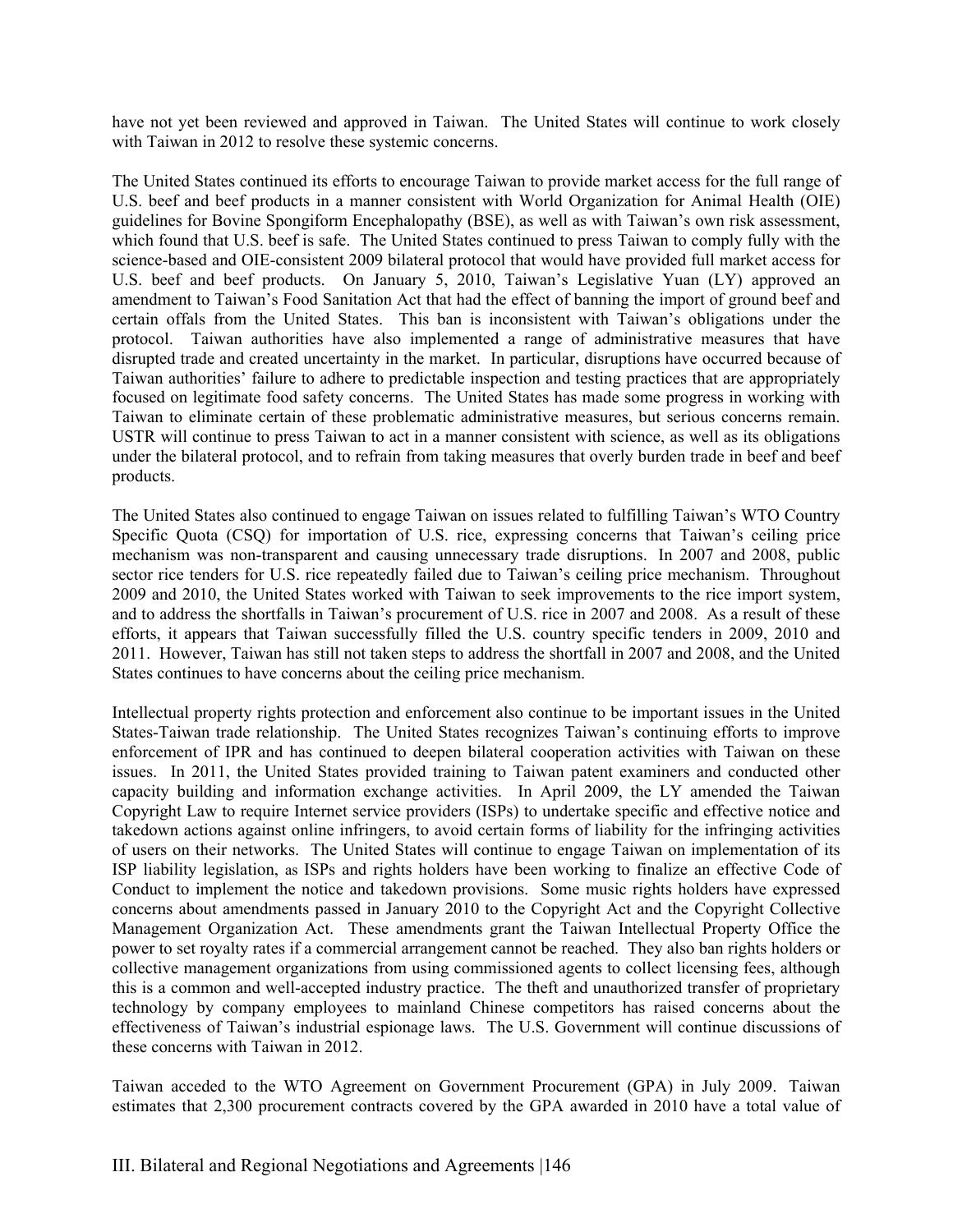approximately \$8.2 billion; of which 392 of these contracts valued at \$1.5 billion went to GPA members, including 162 contracts worth \$460 million to U.S. firms. While foreign companies have already begun to benefit from increased access to Taiwan's government procurement market, and Taiwan has made many important reforms, some U.S. companies have raised concerns relating to the transparency of Taiwan's procurement process, contract terms and conditions, as well as licensing and liability issues. The United States will continue to work closely with Taiwan on implementing international best practices in government procurement as Taiwan implements its obligations under the GPA.

The United States has also continued to engage Taiwan on concerns raised by the pharmaceutical and medical device industries that Taiwan's procedures for medical product pricing and reimbursement fail to adequately recognize the value of innovative medical products for patients in Taiwan. The United States encourages Taiwan to continue to engage in collaborative consultations with relevant stakeholders to consider improving such policies in order to better facilitate the development of innovative products and improve patients' access to such products. Taiwan enacted a number of reforms to their national health insurance system on January 7, 2011, and the United States will engage closely with Taiwan authorities as these reforms are implemented, to assess their potential impact on U.S. pharmaceutical and medical device manufacturers.

# **5. Southeast Asia and the Pacific**

#### **a. Free Trade Agreements**

The United States continued to implement, monitor, and enforce its FTAs with Singapore and Australia. Both of these agreements have led to significant increases in U.S. exports to these countries. *(See Chapter III.A. for additional information)*

#### **b. Trans-Pacific Partnership**

In December 2009, the United States announced its intention to enter into negotiations of the TPP, a high standard, Asia-Pacific trade agreement. The agreement is intended to create a platform for economic integration across the Asia-Pacific region, advance U.S. economic interests with the fastest growing economies in the world, and expand U.S. exports, which are critical to U.S. economic growth and the creation and retention of high paying, high quality jobs in the United States.

Six formal rounds of TPP negotiations were held in 2011. The United States and its eight TPP negotiating partners – Australia, Brunei Darussalam, Chile, Malaysia, New Zealand, Peru, Singapore, and Vietnam – continued their work to craft an agreement that addresses new and emerging trade issues and 21st century challenges. When completed, the TPP is expected to include provisions on cross-cutting issues not included in previous trade agreements such as: promoting connectivity to deepen the links of U.S. companies to the emerging production and distribution networks in the Asia-Pacific region; making the regulatory systems of TPP countries more compatible so U.S. companies can operate more seamlessly in TPP markets; and helping small and medium sized enterprises, which are a key source of innovation and job creation, participate more actively in international trade.

On November 12, 2011, the Leaders of the TPP countries met in Honolulu, Hawaii and announced their agreement on the broad outlines of the TPP Agreement. In their joint statement marking this milestone, the TPP leaders reaffirmed their commitment to finalizing a comprehensive, next-generation agreement that will enhance the competitiveness of all the TPP countries, and serve as a model for future free trade agreements. To that end, the TPP leaders committed to dedicate the necessary resources to complete the agreement as soon as possible.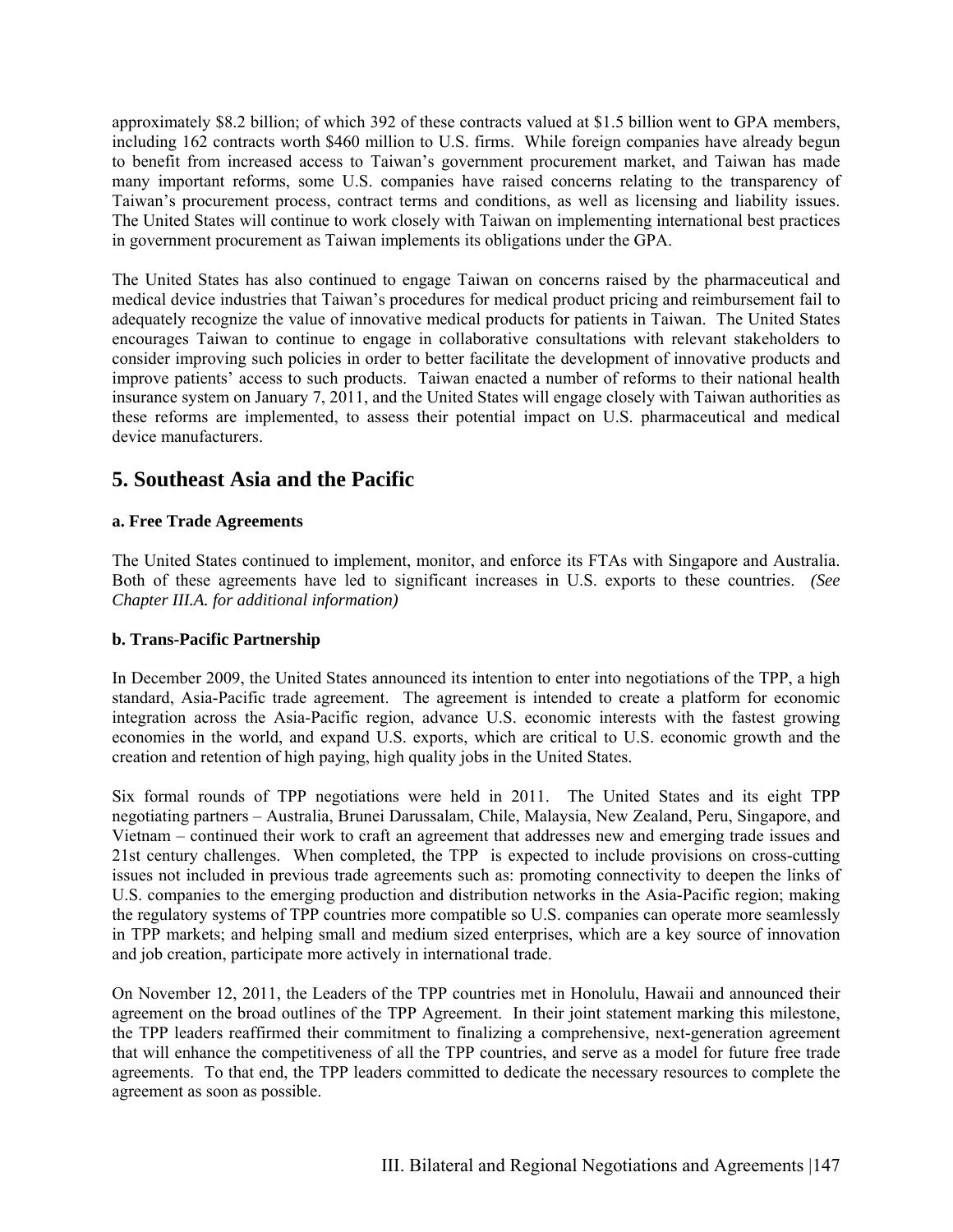The United States and its negotiating partners share a vision for the TPP that is predicated on the long term objective of expanding the group to additional countries across the Asia-Pacific region. At the APEC Leaders Summit in November 2011, Japan, Canada, and Mexico formally announced their interest in joining the TPP negotiations. The United States and other TPP countries welcomed their interest, and conveyed that potential new entrants must be able to meet the high standards agreed by all TPP negotiating partners, as well as to address a range of U.S. priorities. The Administration invited comments from the public on these potential new negotiating partners, and will begin engaging with these countries in 2012, in close consultation with the U.S. Congress and domestic stakeholders.

The Administration continued to consult closely with the U.S. Congress on all elements of the TPP negotiations in order to develop negotiating objectives consistent with both Administration and Congressional priorities and objectives. We will continue to work collaboratively with the U.S. Congress as the negotiations progress to ensure that our negotiating objectives best advance U.S. economic priorities, including enhancing economic growth and creating and retaining U.S. jobs.

#### **c. Managing U.S.-Southeast Asia and Pacific Trade Relations**

Throughout 2011, the United States engaged bilaterally, regionally, and multilaterally to improve and expand our trade and investment relations with Southeast Asian and Pacific countries. In addition to meeting bilaterally under our Trade and Investment Framework Agreements (TIFAs) and other trade dialogues, the United States worked with countries of the Association of Southeast Asian Nations (ASEAN) to advance our discussions under the United States-ASEAN TIFA and to coordinate positions and approaches at APEC, the WTO, and other trade and investment forums.

During 2011, the United States held numerous high-level meetings, TIFA dialogues, and other bilateral exchanges with Southeast Asia and Pacific countries, including Brunei Darussalam, Cambodia, Indonesia, Malaysia, the Philippines, Thailand, and Vietnam. The United States sought in these meetings to resolve trade issues in such areas as customs, intellectual property protection and enforcement, market access for industrial and agricultural products, regulatory and other non-tariff barriers facing U.S. manufacturers and service suppliers, and other trade-related issues, including worker rights and protections. The United States also used these consultations to work with our trading partners in the region to monitor implementation of their WTO commitments and to coordinate economic assistance projects to support their implementation and reform efforts. The United States also used these meetings to discuss the potential interest of several countries, including the Philippines and Thailand, in potentially joining the Trans-Pacific Partnership (TPP), as well as to coordinate on ASEAN, APEC and other regional and multilateral issues.

In November, the United States and the Philippines signed a (customs administration and trade facilitation agreement), including specific commitments on simplified customs procedures and transparency of customs administration, demonstrating our countries' commitment to expanding our bilateral trade. The United States continued to work closely with the government of Laos to monitor progress and support the implementation of the United States-Laos Bilateral Trade Agreement, and to support Laos' ongoing negotiations to join the WTO.

#### **d. The U.S.-ASEAN Trade and Investment Framework Arrangement**

With robust economies and a total population of about 600 million people, the 10 member countries of ASEAN represent a large and growing market for U.S. traders and investors. U.S. trade with the region continued to expand in 2011, with U.S. goods exports up 10 percent, and imports up 11 percent. The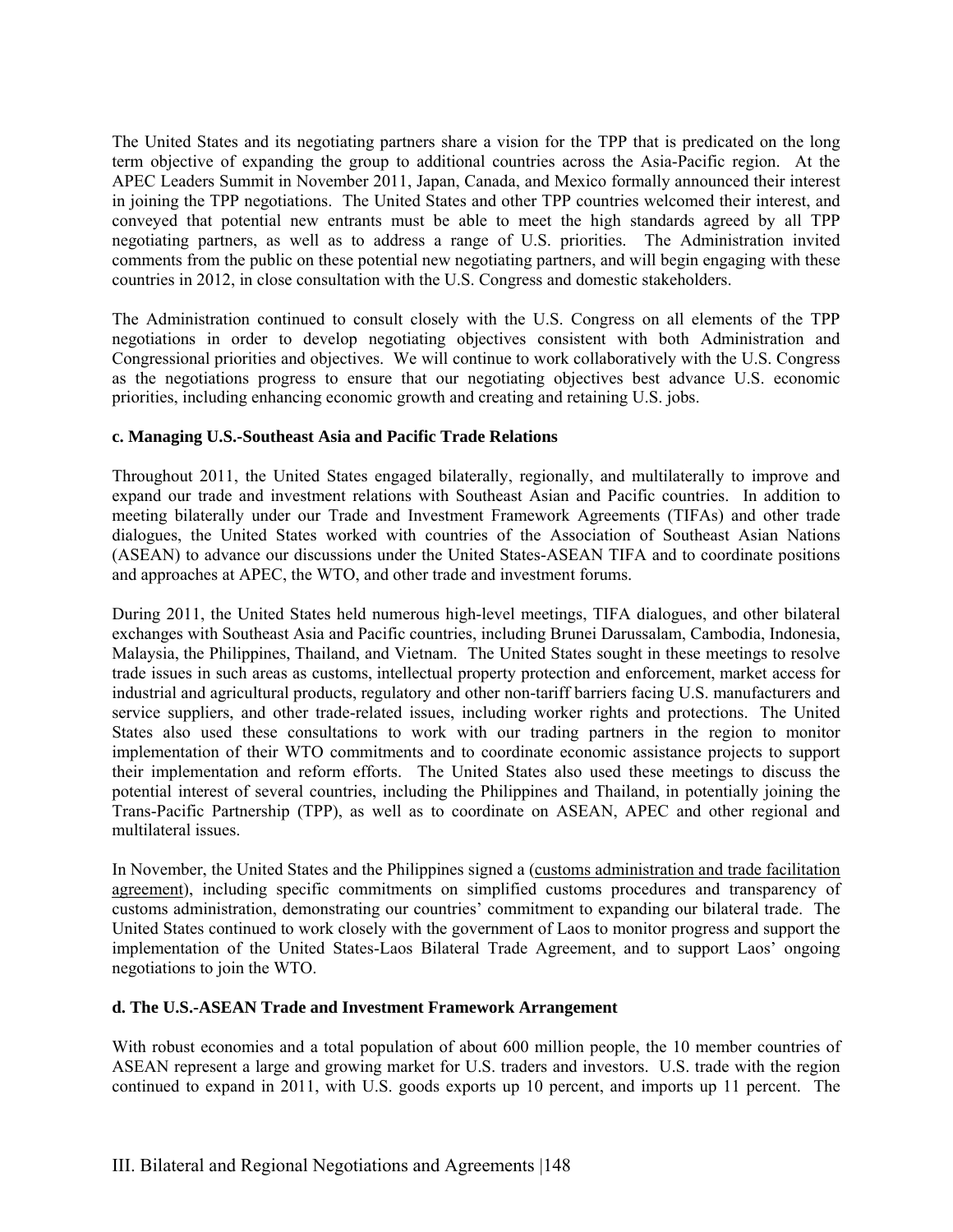ASEAN countries collectively are the fourth largest U.S. goods export market and fourth largest two-way goods trading partner.

The United States and ASEAN members concluded a TIFA in August 2006, and since then have been working to build upon already strong trade and investment ties to further enhance their economic relationship as well as promote ASEAN regional economic integration. In 2011, the United States and the ASEAN countries launched a new work program which builds on ongoing dialogues on trade facilitation, trade and the environment, trade finance, and standards, and introduces two new initiatives related to digital connectivity and the health care services sector. The United States and the ASEAN countries also agreed to organize a second road show of the ASEAN ministers to key U.S. cities, as well as a United States-ASEAN Business Forum in the ASEAN region in 2012 to expand commercial linkages and improve United States-ASEAN economic relations.

# **6. Sub-Saharan Africa**

#### **a. Trade and Investment Relations**

For the last 11 years, the African Growth and Opportunity Act (AGOA), enacted in 2000, has been the cornerstone of the United States' engagement with sub-Saharan Africa on trade and investment. By providing duty-free entry into the United States for almost all products of beneficiary countries, AGOA has helped to expand and diversify two-way trade between the United States and sub-Saharan Africa, and helped to foster an improved business environment in many sub-Saharan African countries. As a result of a 2011 out-of-cycle review of Guinea, Niger, and Cote d'Ivoire, and the regular 2011 annual review of country eligibility, President Obama designated 40 sub-Saharan African countries to be eligible for AGOA benefits in 2012.

#### **b. EAC Trade and Investment Partnership**

During the 2011 AGOA Forum in June in Lusaka, Zambia, U.S. Trade Representative Ambassador Ron Kirk proposed a new partnership between the United States and the East African Community (EAC) that would include the exploration of a regional investment treaty, creation of trade enhancing agreements in areas such as trade facilitation, and the development of stronger commercial engagement between the United States and the EAC. In November 2011, USTR led a U.S. delegation to Arusha, Tanzania, to discuss the United States' proposal and solicit views from the EAC.

The EAC Partner States include Burundi, Kenya, Rwanda, Tanzania, and Uganda. Total two-way goods trade between the United States and the EAC was an estimated \$1.5 billion in 2011, with \$955 million in U.S. goods exports and U.S. goods imports totaling \$535 million. Kenya was by far the United States' top trading partner within the EAC with two-way goods trade totaling \$829 million, followed by Tanzania with \$319 million, Rwanda with \$156 million, Uganda with \$143 million, and Burundi with \$48 million. Top U.S. exports to EAC countries were aircraft, machinery, and wheat. Top imports included apparel, coffee, nuts, and semi-precious stones.

#### **c. Trade and Investment Framework Agreements**

The United States has Trade and Investment Framework Agreements with the following 11 countries or regional economic communities in sub-Saharan Africa: Angola, Ghana, Liberia, Mauritius, Mozambique,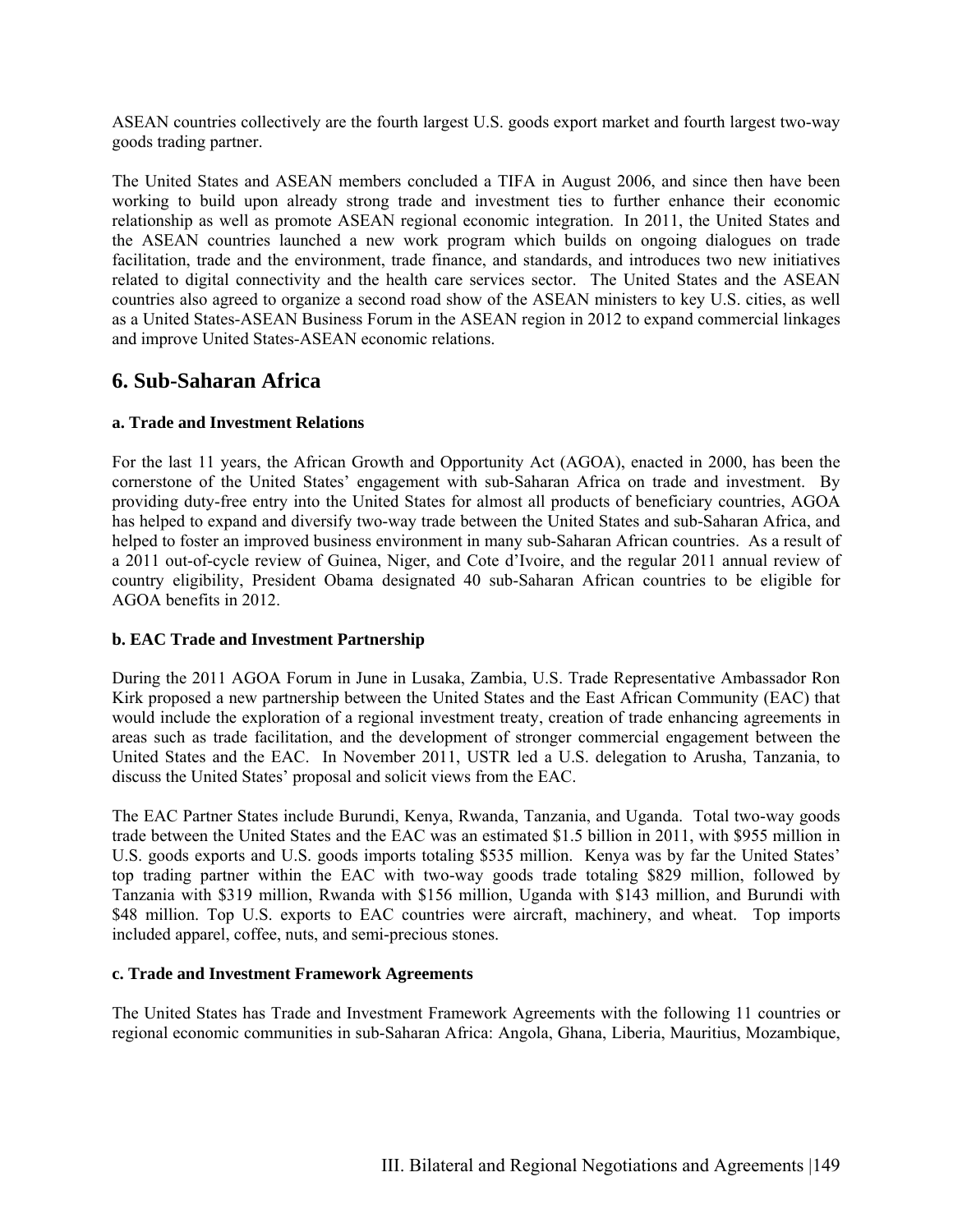Nigeria, Rwanda, South Africa, the Common Market for Eastern and Southern Africa (COMESA),<sup>29</sup> the  $EAC<sub>1</sub><sup>30</sup>$  and the West African Economic and Monetary Union (also known by its French acronym, UEMOA).<sup>31</sup> USTR leads interagency discussions with TIFA partners on a wide range of trade and investment related issues. In addition to high-level Council on Trade and Investment (TIFA Council) meetings, which are held every one to two years, there is an ongoing dialogue with all TIFA partners that may include periodic working level meetings and digital video conferences on the implementation of the TIFA work plans. In 2011, the United States participated in four Council meetings with Liberia, Rwanda, South Africa, and COMESA.

#### **d. Liberia**

In August 2011, U.S. and Liberian officials met in Washington, D.C. to review progress in deepening the trade and investment relations under the TIFA. This was the third meeting of the U.S.-Liberian TIFA Council, which provides a high-level forum for advancing cooperation on bilateral trade and investment issues.

Deputy U.S. Trade Representative Demetrios Marantis and Liberian Minister of Commerce and Industry Miata Beysolow co-chaired the meeting, which examined the two governments' work together on a number of trade-related issues, including implementation of AGOA, trade capacity building, export diversification, trade and investment promotion, infrastructure issues, and Liberia's accession into the WTO.

In 2011, two-way goods trade between the United States and Liberia was \$323 million. U.S. goods exports to Liberia totaled \$193 million in 2011, up 1 percent from 2010. Top U.S. exports were vehicles, cereals, machinery, medical instruments, and iron and steel products. U.S. imports from Liberia totaled \$130 million, up 1 percent from 2010. Top imports from Liberia were rubber, wood, and art and antiques.

#### **e. Rwanda**

 $\overline{a}$ 

In December 2011, the U.S.-Rwanda bilateral investment treaty went into effect when U.S. Trade Representative Ron Kirk and Rwandan Minister of Trade and Industry François Kanimba exchanged treaty instruments of ratification, signed by President Obama and Rwandan Prime Minister Damien Habumuremyi.

Deputy U.S. Trade Representative Demetrios Marantis co-chaired the fourth meeting of the United States-Rwanda TIFA Council with Minister Kanimba in December 2011. The United States and Rwanda signed the TIFA and established the TIFA Council in June 2006. The TIFA Council meeting examined the two governments' joint work on a number of trade-related issues, including implementation of AGOA, agricultural trade and cooperation, export diversification, infrastructure issues, and Rwanda's progress towards regional integration within the EAC.

<sup>&</sup>lt;sup>29</sup> COMESA members are Burundi, Comoros, Democratic Republic of the Congo, Djibouti, Egypt, Eritrea, Ethiopia, Kenya, Libya, Madagascar, Malawi, Mauritius, Rwanda, Seychelles, Sudan, Swaziland, Uganda, Zambia, and Zimbabwe.

<sup>&</sup>lt;sup>30</sup> EAC members are Burundi, Kenya, Rwanda, Tanzania, and Uganda.

<sup>&</sup>lt;sup>31</sup> UEMOA members are Benin, Burkina Faso, Cote d'Ivoire, Guinea-Bissau, Mali, Niger, Senegal, and Togo.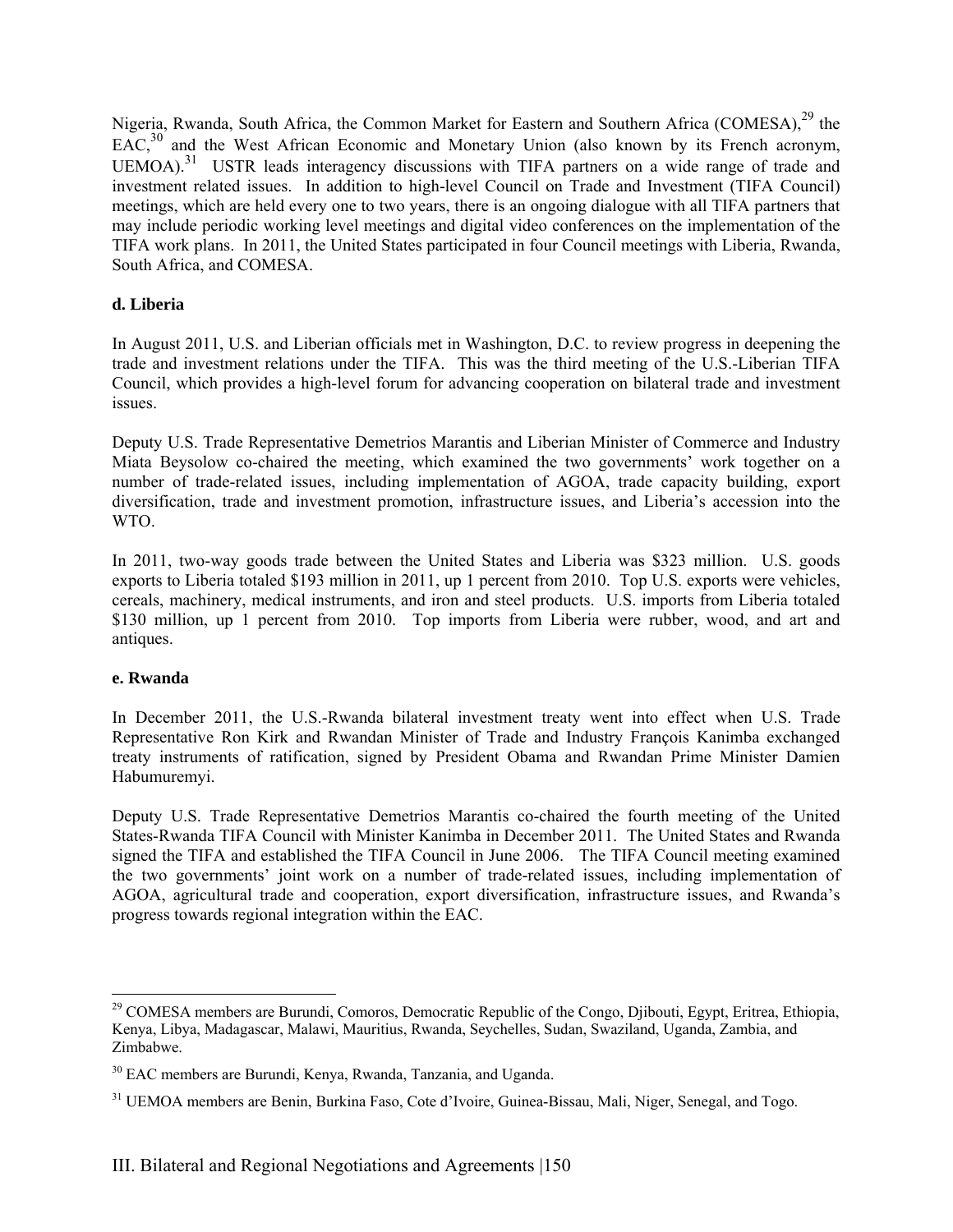Total two-way goods trade between the United States and Rwanda totaled \$156 million in 2011. U.S. goods exports to Rwanda were \$122.1 million, and U.S. goods imports from Rwanda totaled \$33.7 million. Top U.S. exports in 2011 were aircraft, pharmaceutical products, and machinery. Coffee comprised over 89 percent of U.S. imports from Rwanda in 2010. Other leading imports from Rwanda were pectates and baskets.

#### **f. South Africa**

In June 2011, Deputy U.S. Trade Representative Demetrios Marantis co-chaired, with South African Trade and Industry Minister Rob Davies, a meeting in Pretoria, South Africa under the auspices of the United States-South Africa TIFA Council. At the meeting, senior government officials discussed a full range of trade issues, including AGOA, the National Export Initiative, trade impediments, investment challenges, intellectual property rights, transportation issues, and regional integration. Following the TIFA meeting, Ambassador Marantis and Minister Davies met with U.S. and South African private sector executives on their interests and concerns relating to U.S.-South Africa bilateral trade and investment.

The United States-South Africa TIFA was signed on February 18, 1999. The TIFA established the TIFA Council, a high-level forum for consultative discussions on trade and investment related issues. The TIFA was active for a few years but was effectively put on hold, by mutual consent, when the United States-Southern African Customs Union (SACU) free trade agreement negotiations began in 2003, and had been inactive since then. In 2010, both sides agreed to reinvigorate the existing TIFA to enhance cooperation and regularize engagement on key bilateral trade and investment issues.

Total two-way goods trade between South Africa and the United States was valued at \$16.9 billion in 2010. U.S. exports to South Africa grew to \$7.3 billion in 2011, up 31 percent from 2010. Primary exports included machinery, vehicles and parts, precious stones, and electrical machinery. U.S. imports from South Africa reached \$9.6 billion in 2011, a 17 percent increase from 2010. Primary imports included precious stones and metals, vehicles and parts, and iron and steel. Of total U.S. imports from South Africa during the first 11 months of 2011, \$3.4 billion entered duty-free under AGOA/GSP, an increase from \$3.1 billion in 2010. The primary goods imported under AGOA/GSP were vehicles and parts, iron and steel, and inorganic chemicals.

#### **g. Common Market for Eastern and Southern Africa (COMESA)**

In September 2011, U.S. Trade Representative Ron Kirk co-chaired the seventh meeting of the United States-COMESA TIFA Council with COMESA Secretary General Sindiso Ngwenya. The TIFA Council meeting examined a number of trade-related issues, including implementation of AGOA, agricultural trade and cooperation, export diversification, intellectual property rights, infrastructure issues, and COMESA's progress towards regional integration. Following the government-to-government meeting, Deputy U.S. Trade Representative Demetrios Marantis co-chaired, with senior officials from the U.S. Government, COMESA and its member states, as well as representatives from the U.S. business community, including the Corporate Council on Africa, a roundtable discussion on advancing regional integration in Africa.

COMESA is the largest regional economic organization in Africa. Total two-way goods trade between the United States and COMESA countries was \$13.6 billion in 2011, with U.S exports totaling \$9.1 billion, a 3 percent increase from 2010. U.S imports from the COMESA region totaled \$4.5 billion in 2011, a 26 percent decrease from 2010. Egypt was the United States' top COMESA trading partner last year, with two-way trade between the countries totaling \$8.6 billion. Top U.S. exports to COMESA countries in 2010 were cereals, aircraft, machinery, and vehicles. Top imports were oil, apparel, and fertilizers.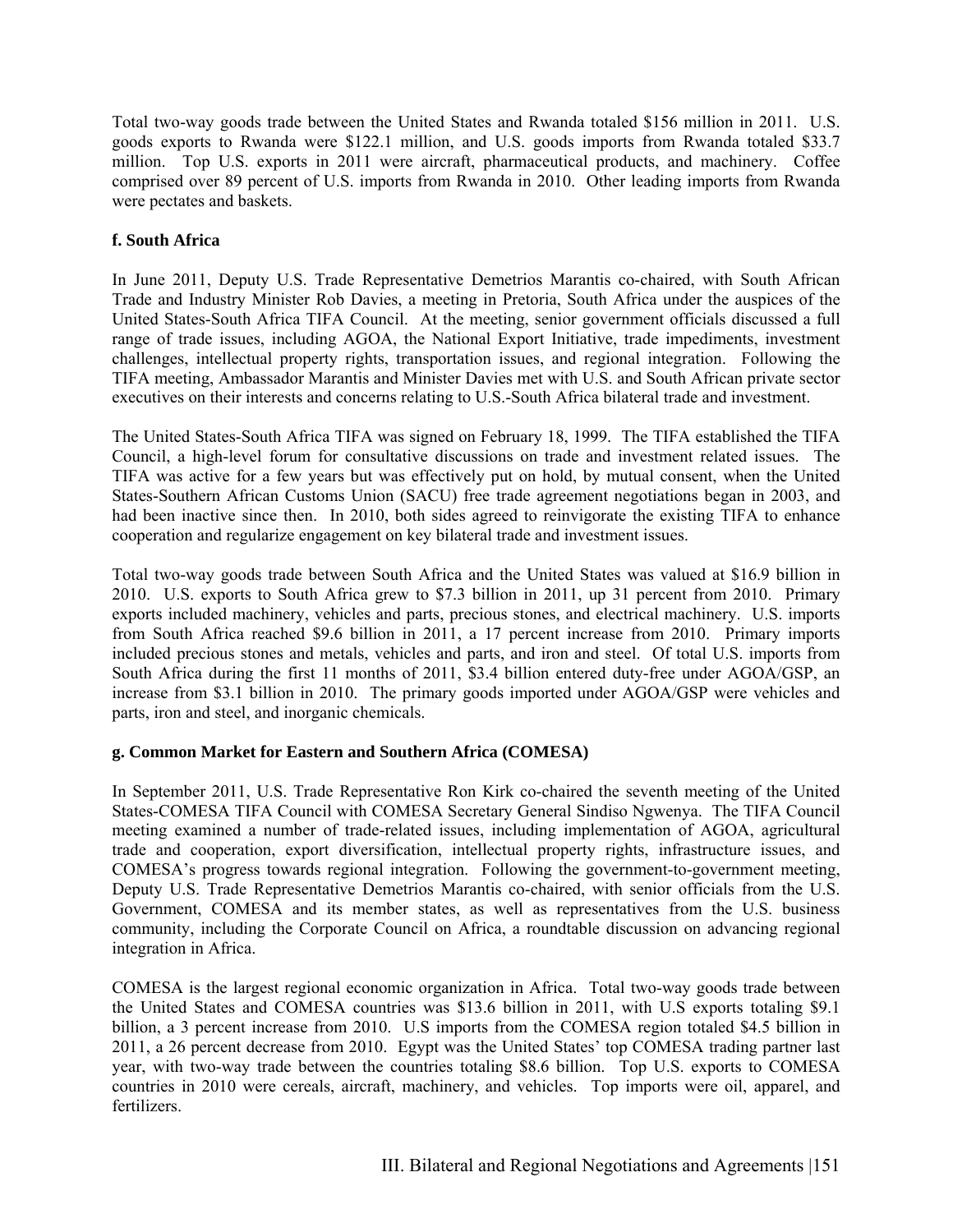# **7. South and Central Asia**

#### **a. Advancing the United States-India Trade and Investment Relationship**

The United States-India Trade Policy Forum (TPF), created in 2005, serves as the principal bilateral forum for discussing trade and investment issues. Following a review by each government of ways to strengthen this forum, and building on steps taken in the preceding year, Ambassador Kirk and Indian Minister for Commerce and Industry Anand Sharma agreed in 2011 to revise the structure of the TPF to facilitate progress on trade and investment issues of interest to each country. The new, streamlined structure reflects recognition that key issues on the bilateral agenda increasingly cover more than one of the traditional categories of trade policy (such as goods, services, and intellectual property), and will help facilitate solutions that require the active engagement of multiple government agencies in each country. In the course of several meetings over 2011, Ambassador Kirk and Minister Sharma reaffirmed their commitment to the revised TPF as a vehicle for producing meaningful outcomes for stakeholders in both countries. Sustained constructive engagement with the government of India during 2011 contributed to lower tariffs for certain U.S. agricultural exports, removal of a ban on the export of cotton from India, renewed technical discussions on a Bilateral Investment Treaty, and significant revision of burdensome telecommunications security regulations that failed to meet India's stated security objectives.

#### **b. Contributing to Regional Stability**

In support of top national security objectives in Afghanistan, Pakistan, and Iraq, in 2011, USTR strengthened engagement with all three countries as part of a broader effort to boost trade, employment, and sustainable development. USTR participated in the Trade and Investment Framework Agreement meeting with Afghanistan on December 11, 2011, which included a session with the private sector. The United States and Afghanistan agreed to create two committees under the TIFA focused on the empowerment of women and women entrepreneurs and on transparency and promoting public participation in decision-making. Both sides expressed an eagerness to begin work on this important initiative as soon as possible. The United States also expressed its support for Afghanistan's goal of acceding to the World Trade Organization as soon as possible.

In September 2011, USTR participated in the United States-Pakistan TIFA Council Meeting in Islamabad, Pakistan. USTR led a delegation of other U.S. Government agencies to Lahore, Pakistan where they met with private sector representatives and visited the Pakistan Institute of Fashion Design, to see firsthand how Pakistan is reforming its textiles and apparel sector. Working with other U.S. agencies, USTR participated in trilateral and other high level meetings with officials from Afghanistan, Iraq, and Pakistan. Key highlights from 2011 included:

- USTR and other agencies continued to seek passage of trade preference legislation, including Reconstruction Opportunity Zone (ROZ) legislation to provide duty-free benefits for certain products exported to the United States from Afghanistan and critical border areas of Pakistan. USTR also led discussions on how Afghanistan, Pakistan, and Iraq could increase use of existing trade benefits under the U.S. Generalized System of Preferences (GSP) program.
- USTR supported the implementation of the Afghanistan and Pakistan Transit Trade Agreement, and encouraged both sides to promptly resolve issues causing trade bottlenecks.
- Pakistan and the United States agreed to intensify engagement on trade and investment issues by focusing on addressing intellectual property protection issues as identified in USTR's 2011